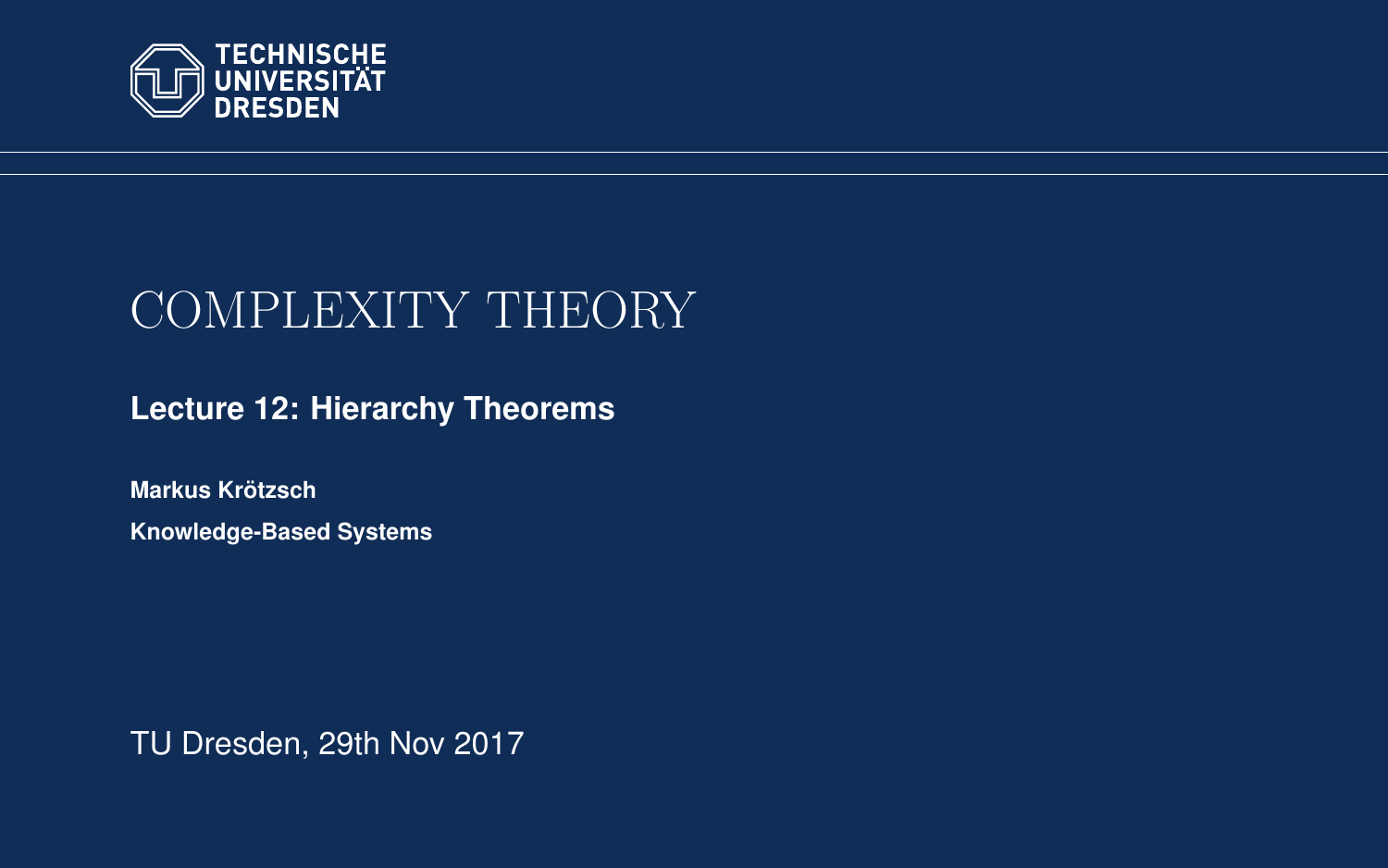# **Review**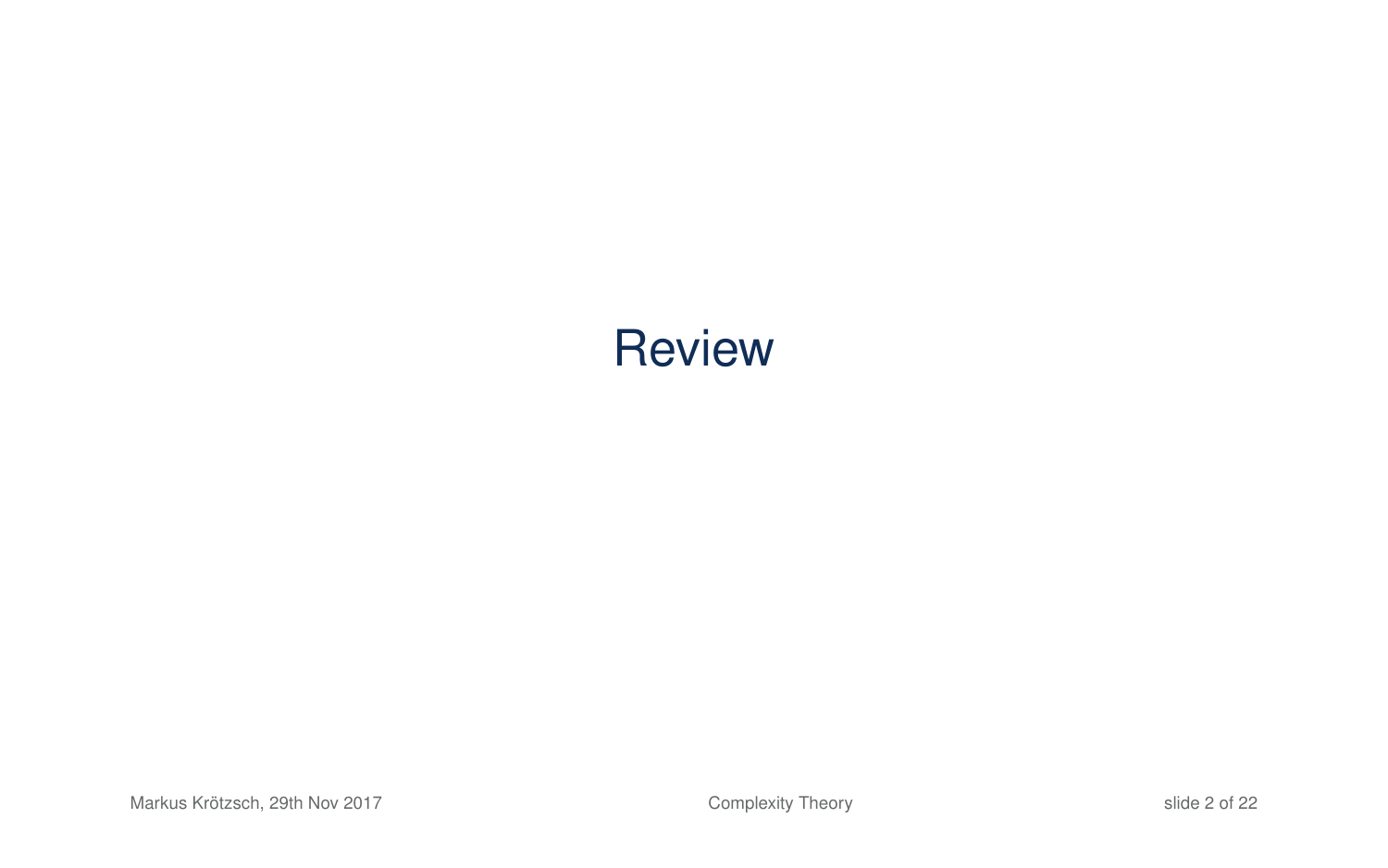

**Obvious question:**

### Are any of these  $\subseteq$  strict  $\subseteq$ ?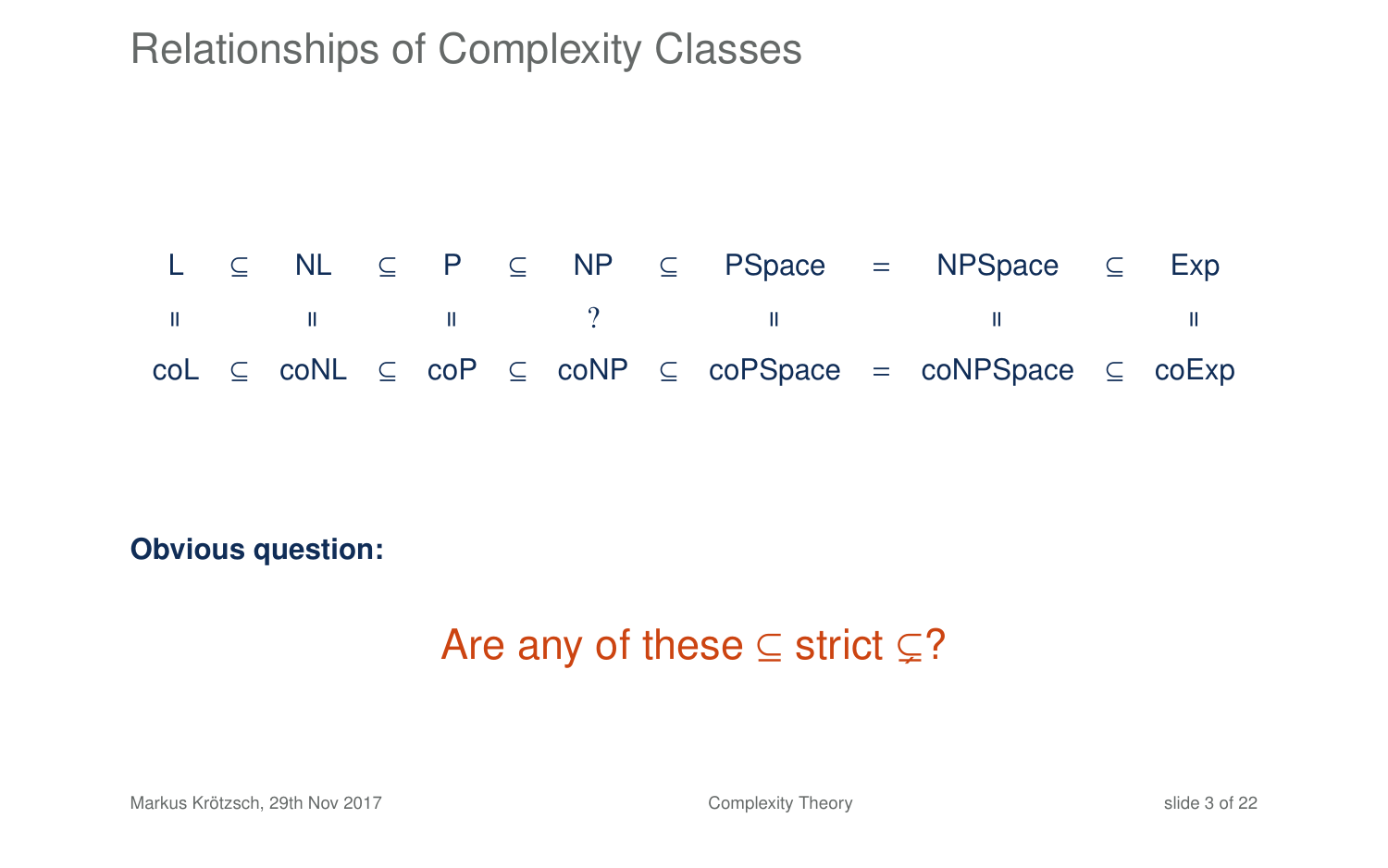Relating different complexity classes is a central goal of complexity theory

#### **Complexity classes differ by:**

- Underlying machine model (e.g., DTM vs. NTM)
- Restricted resource (e.g., time or space)
- Resource bound (e.g., polynomial or exponential)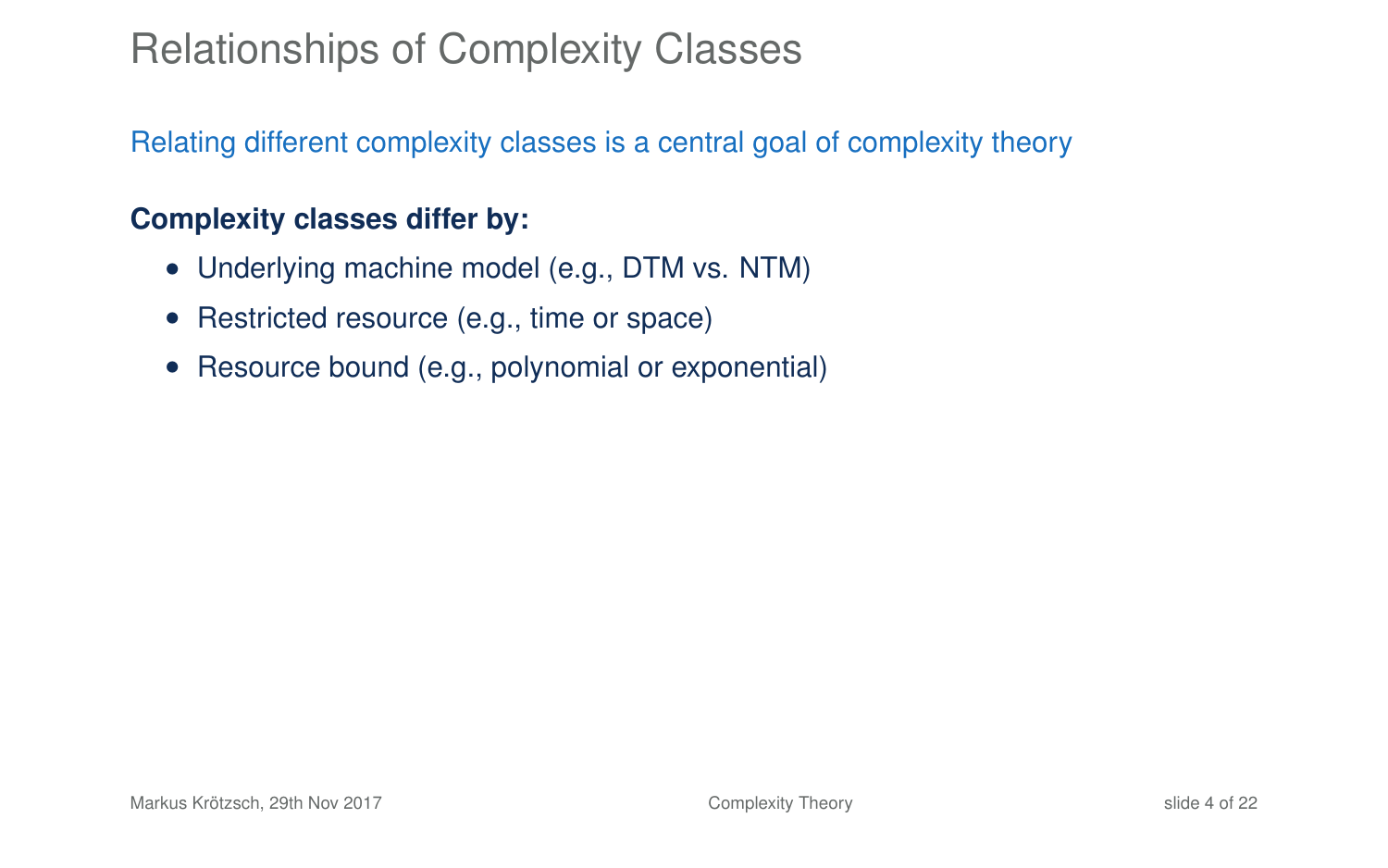Relating different complexity classes is a central goal of complexity theory

#### **Complexity classes differ by:**

- Underlying machine model (e.g., DTM vs. NTM)
- Restricted resource (e.g., time or space)
- Resource bound (e.g., polynomial or exponential)

#### **Some intuitions:**

- Nondeterminism seems to add some more power
- Space seems to be more powerful than time
- More resources seem to add more power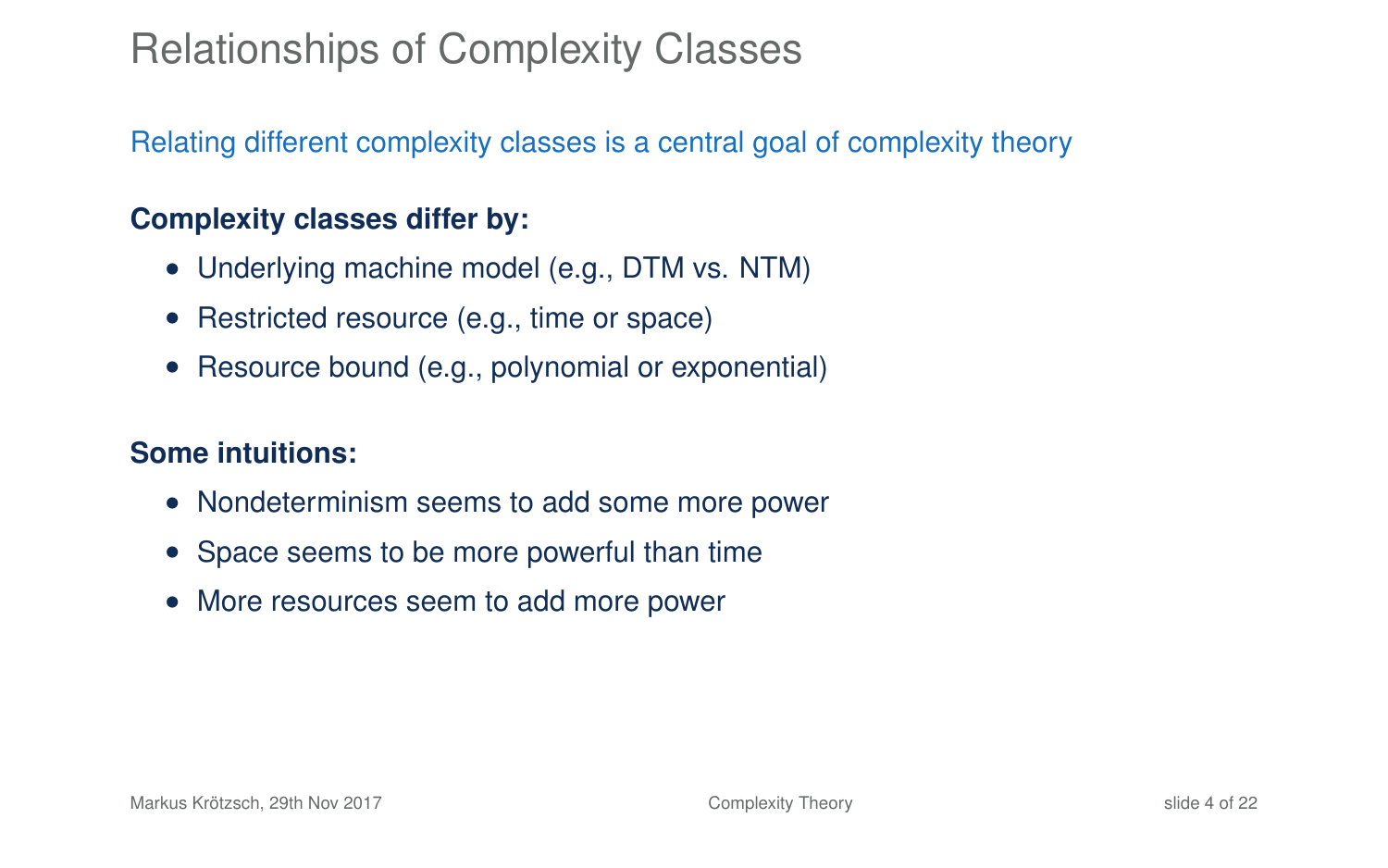Relating different complexity classes is a central goal of complexity theory

#### **Complexity classes differ by:**

- Underlying machine model (e.g., DTM vs. NTM)
- Restricted resource (e.g., time or space)
- Resource bound (e.g., polynomial or exponential)

#### **Some intuitions:**

- Nondeterminism seems to add some more power
- Space seems to be more powerful than time
- More resources seem to add more power

#### However: it is often difficult to confirm these intuitive ideas formally (and many of them remain unproven)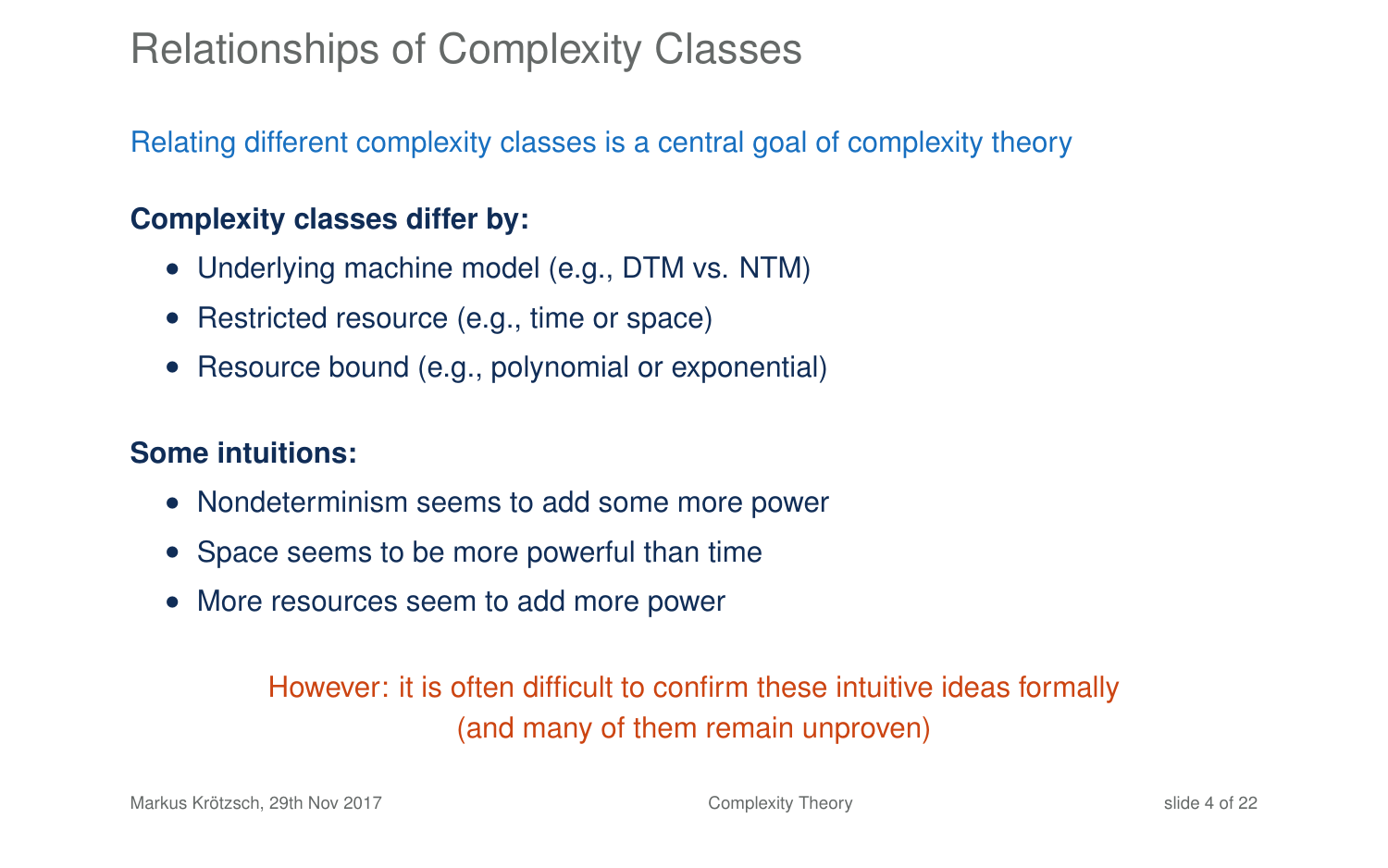#### Something we do know

At least one thing is known to be (mostly) true:

**Intuition:** If we allow a given Turing machine to use strictly more time or space, then it can really solve strictly more problems.

- This is not always true, but it is true for "reasonable" ways of defining resource bounds, such as polynomial or exponential
- We will formalise and prove it later today
- The proof method we will use is called diagonalisation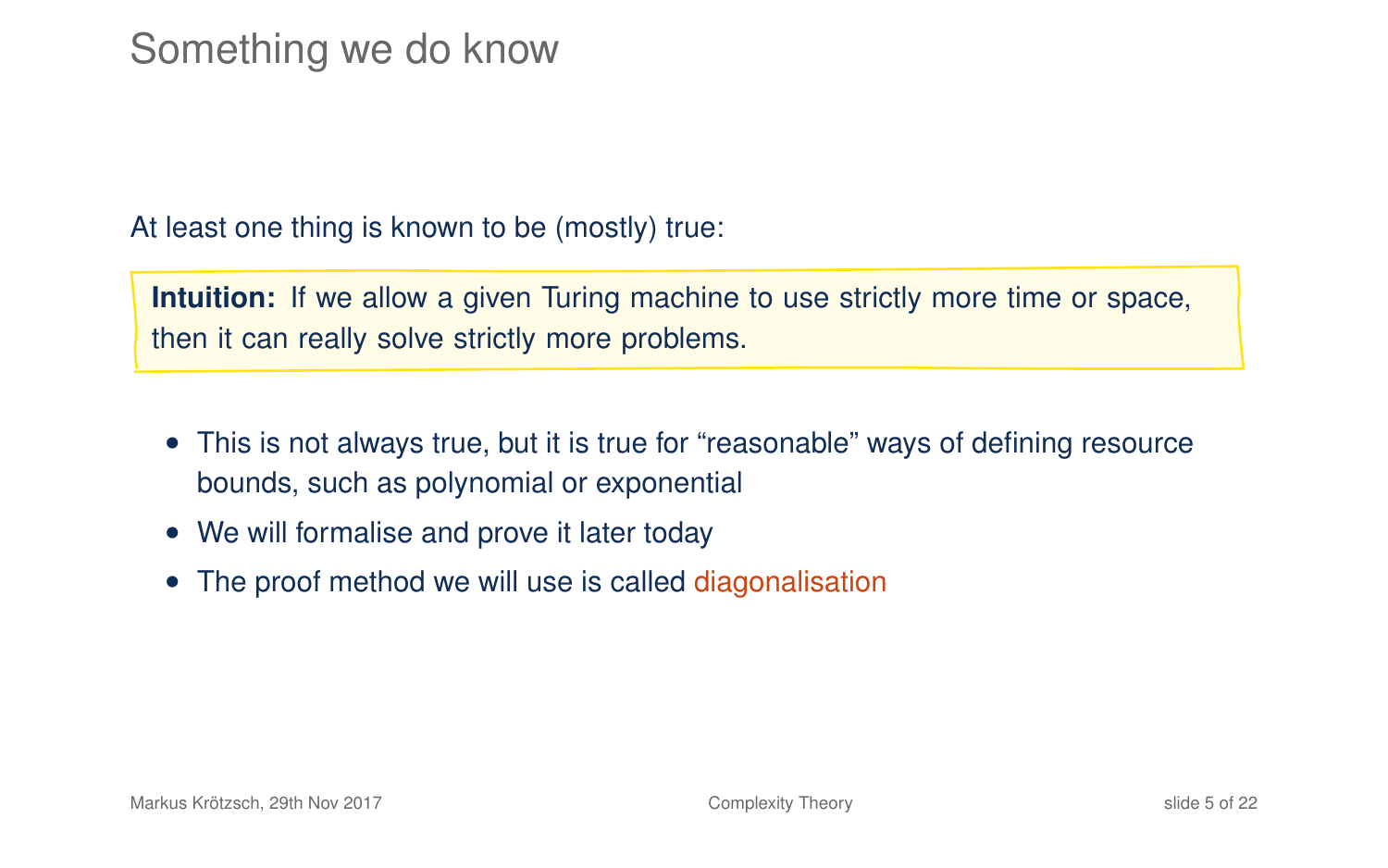# Diagonalisation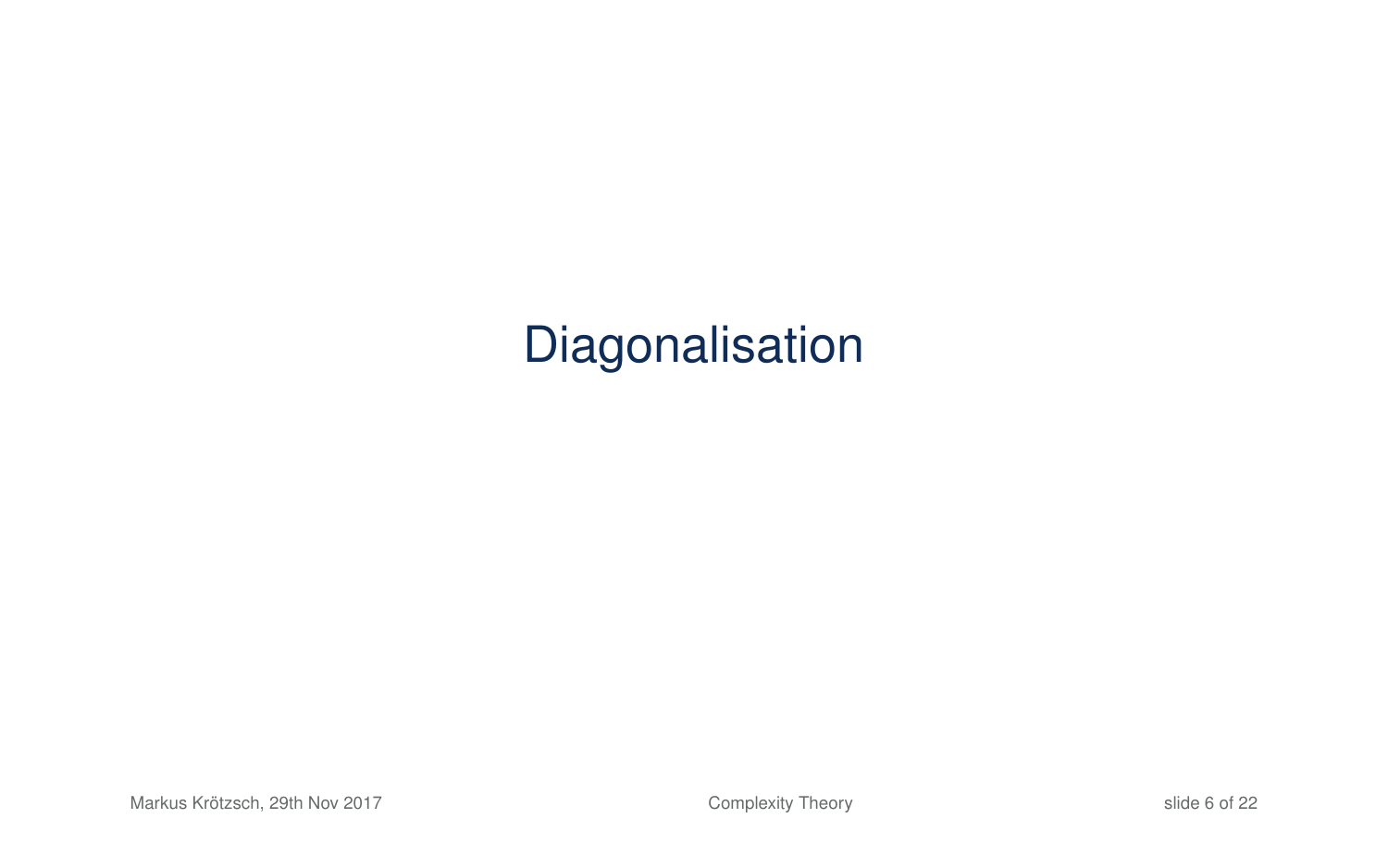#### Review: Cantor's Argument

Diagonalisation is the basis of a well known argument to show that the powerset  $2^{\mathcal{S}}$  of a countable set  $S$  is not countable

**Proof:** Suppose for a contradiction that  $2^{\mathcal{S}}$  is countable.

- Then the sets in 2<sup>S</sup> can be enumerated in a list  $S_1, S_2, S_3, \ldots \subseteq S$ <br>called up write this list as boolean matrix with rows representing the
- Let us write this list as boolean matrix with rows representing the sets  $S_1, S_2, S_3, \ldots$  columns representing a (countably infinite) enumeration of S, and boolean entries encoding the  $\in$  relationship.
- For a contradiction, define a set  $S_d$  by diagonalisation to differ from all other  $S_i$  in the enumeration:

|       | s <sub>1</sub> | s <sub>2</sub> | s <sub>3</sub> |  |
|-------|----------------|----------------|----------------|--|
| $S_1$ | $\times$       |                |                |  |
| $S_2$ |                |                | $\times$       |  |
| $S_3$ | $\times$       | $\times$       |                |  |
|       |                |                |                |  |
| $S_d$ |                | $\times$       | $\times$       |  |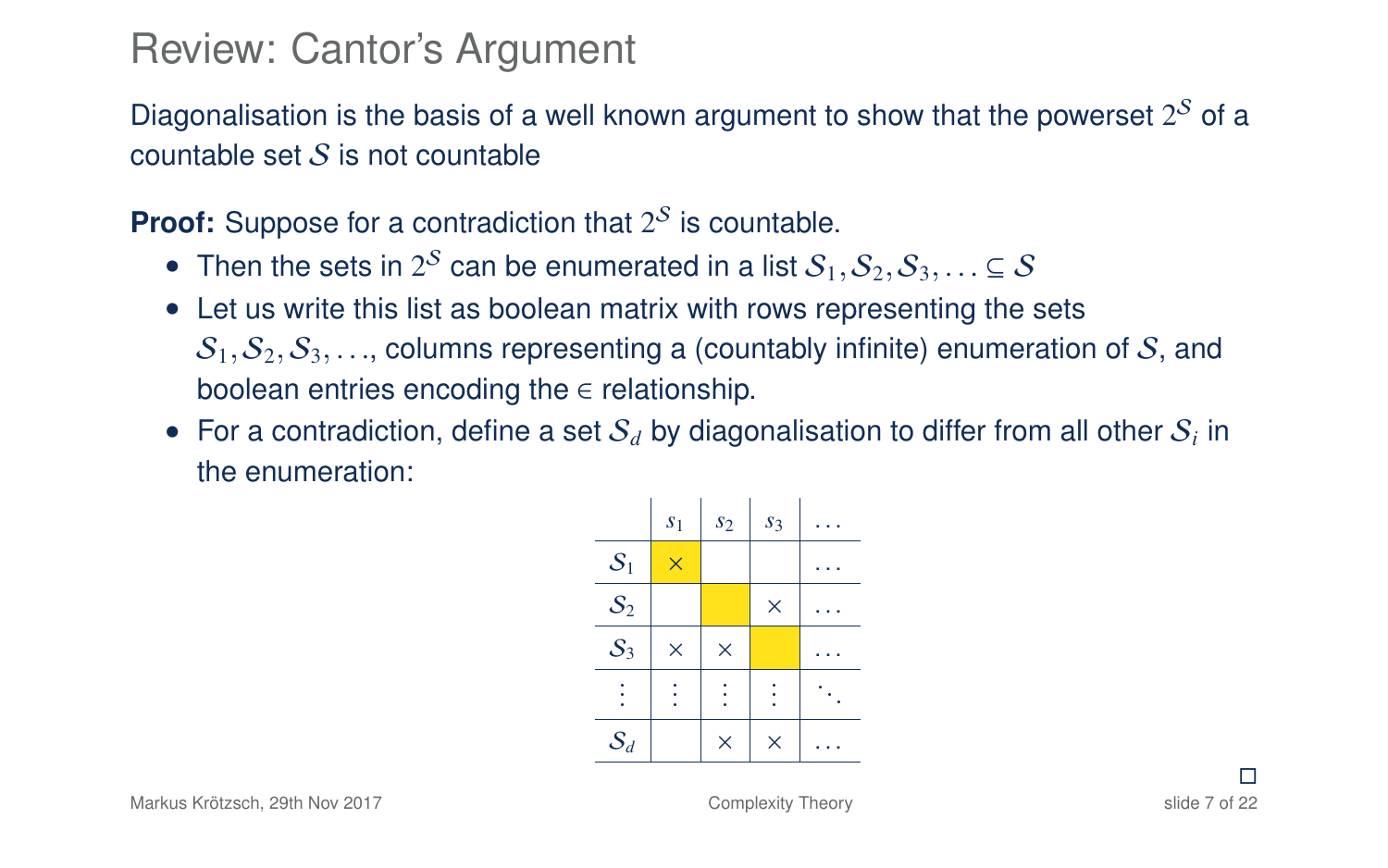#### Review: The Halting Problem

We have used a similar argument to show undecidability of the Halting problem:

**Proof:** Suppose for a contradiction that Halting is decidable.

- Then set of all Turing machines can be enumerated in a list  $M_1, M_2, M_3, \ldots$
- We are interested in their halting on inputs of the form  $\langle M \rangle$  for some TM M
- We can write it as a boolean matrix with rows representing the TMs  $M_1, M_2, M_3, \ldots$  columns representing a (countably infinite) enumeration of strings  $\langle \mathcal{M} \rangle$ , and boolean entries encoding if TM halts.
- Using a decider for the halting problem, we can define a TM  $M_d$  by diagonalisation to differ from all other  $\mathcal{M}_i$  in the enumeration:

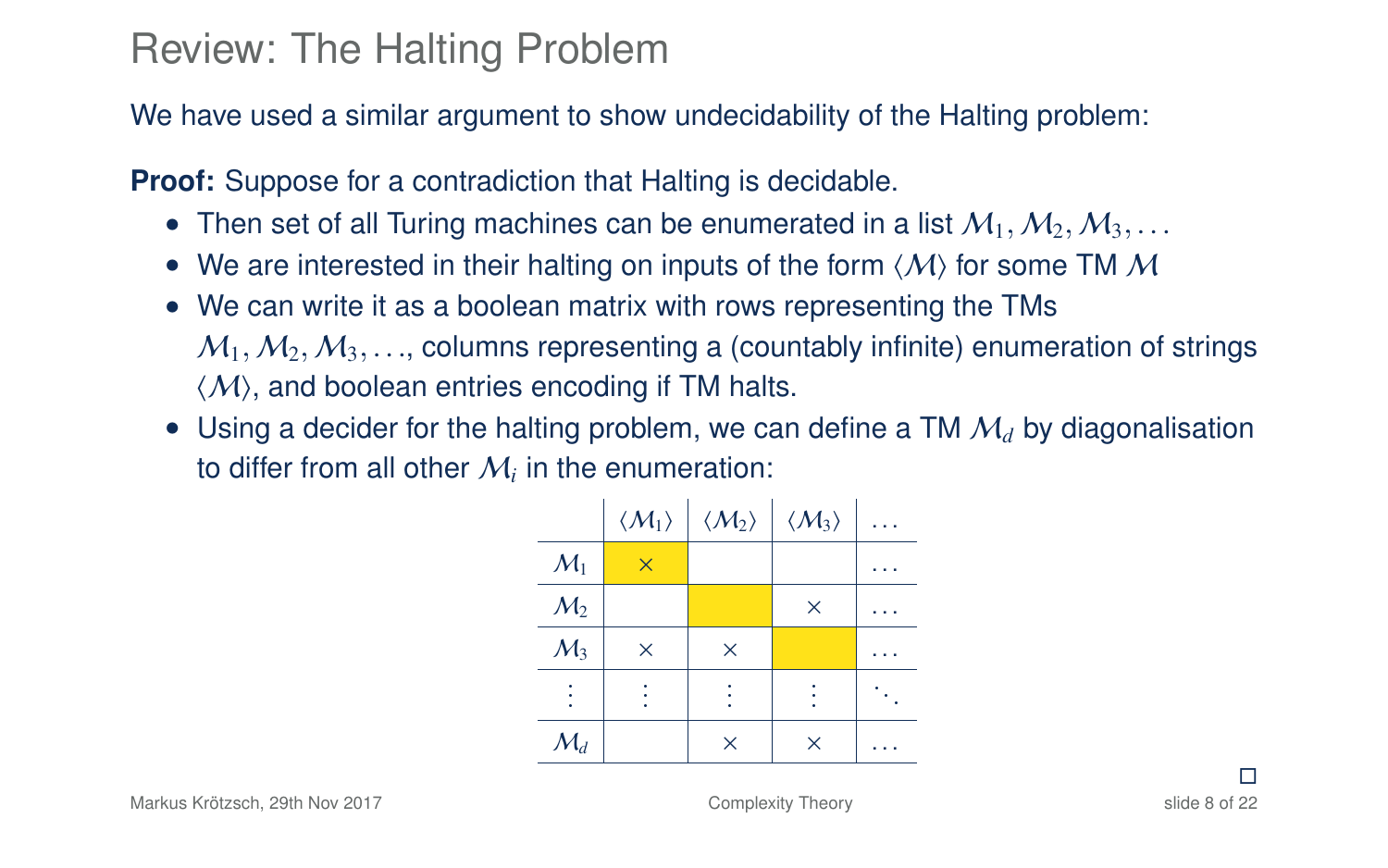#### Generalising Diagonalisation

To generalise diagonalisation as amethod for complexity classes, we consider arbitrary resources (time, space, . . . ):

**Definition 12.1:** Given a class *K* of Turing machines (e.g., 2-tape deterministic TMs), R is a resource (e.g., time or space) defined for all machines in  $K$  if  $R_M(w) \in \mathbb{N} \cup \{\infty\}$  for all  $M \in \mathcal{K}$  and all words *w*.

Then, for any function  $f : \mathbb{N} \to \mathbb{N}$  gives rises to a class of languages:

 $R(f) = \{ L | \text{ there is } M \in \mathcal{K} \text{ with } L(\mathcal{M}) = L \text{ and } R_{\mathcal{M}}(w) \leq f(|w|) \text{ for all } w \in \Sigma^* \}.$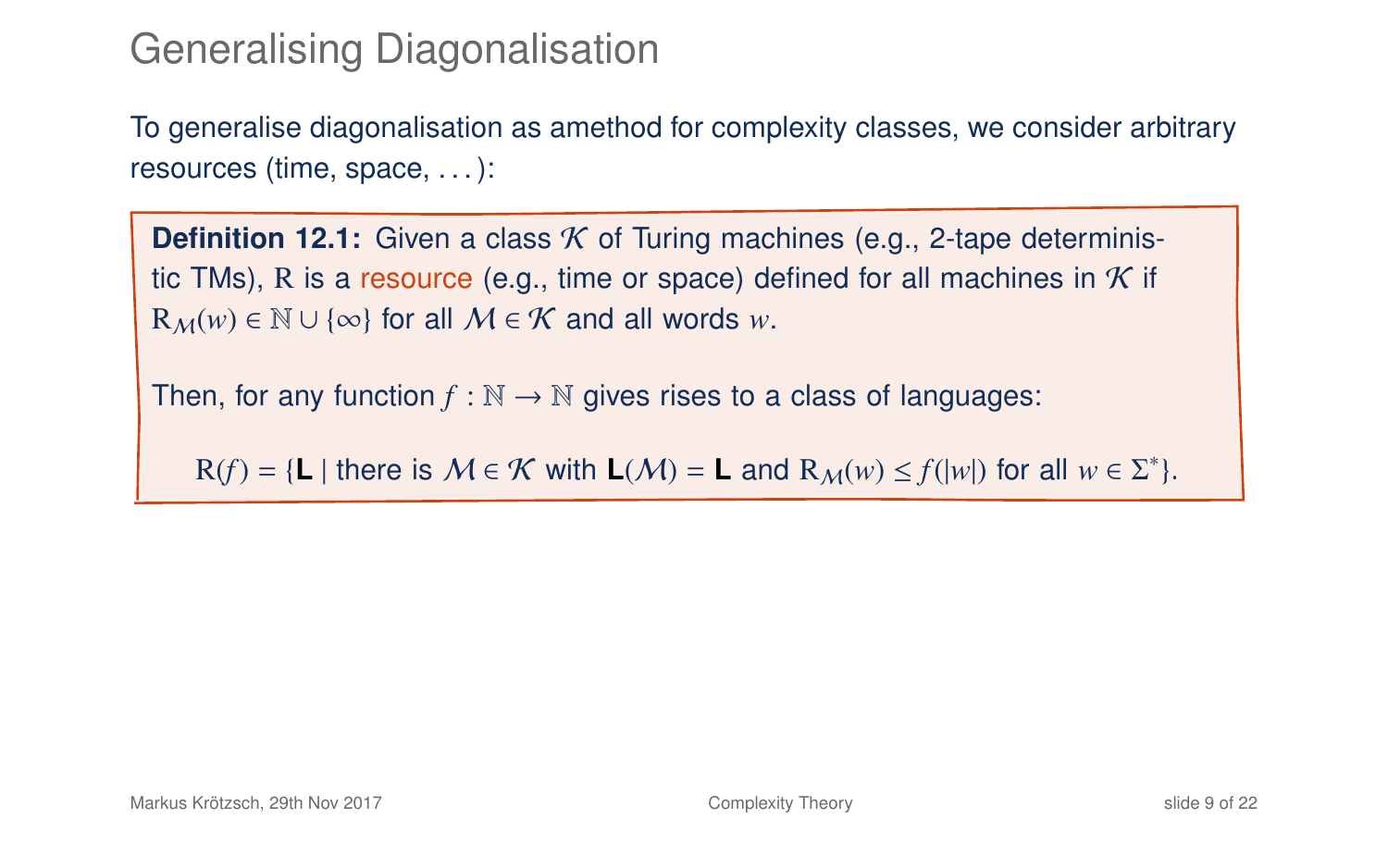### Generalising Diagonalisation

To generalise diagonalisation as amethod for complexity classes, we consider arbitrary resources (time, space, . . . ):

**Definition 12.1:** Given a class *K* of Turing machines (e.g., 2-tape deterministic TMs), R is a resource (e.g., time or space) defined for all machines in  $K$  if  $R_M(w) \in \mathbb{N} \cup \{\infty\}$  for all  $M \in \mathcal{K}$  and all words *w*.

Then, for any function  $f : \mathbb{N} \to \mathbb{N}$  gives rises to a class of languages:

 $R(f) = \{ L | \text{ there is } M \in \mathcal{K} \text{ with } L(\mathcal{M}) = L \text{ and } R_{\mathcal{M}}(w) \leq f(|w|) \text{ for all } w \in \Sigma^* \}.$ 

**Example 12.2:** We will use, e.g., the following resources:

- DTime time used by a deterministic 1-tape TM
- DTime*<sup>k</sup>* time used by a deterministic *k*-tape TM
- DTime<sup>∗</sup> time used by a deterministic TM with any number of tapes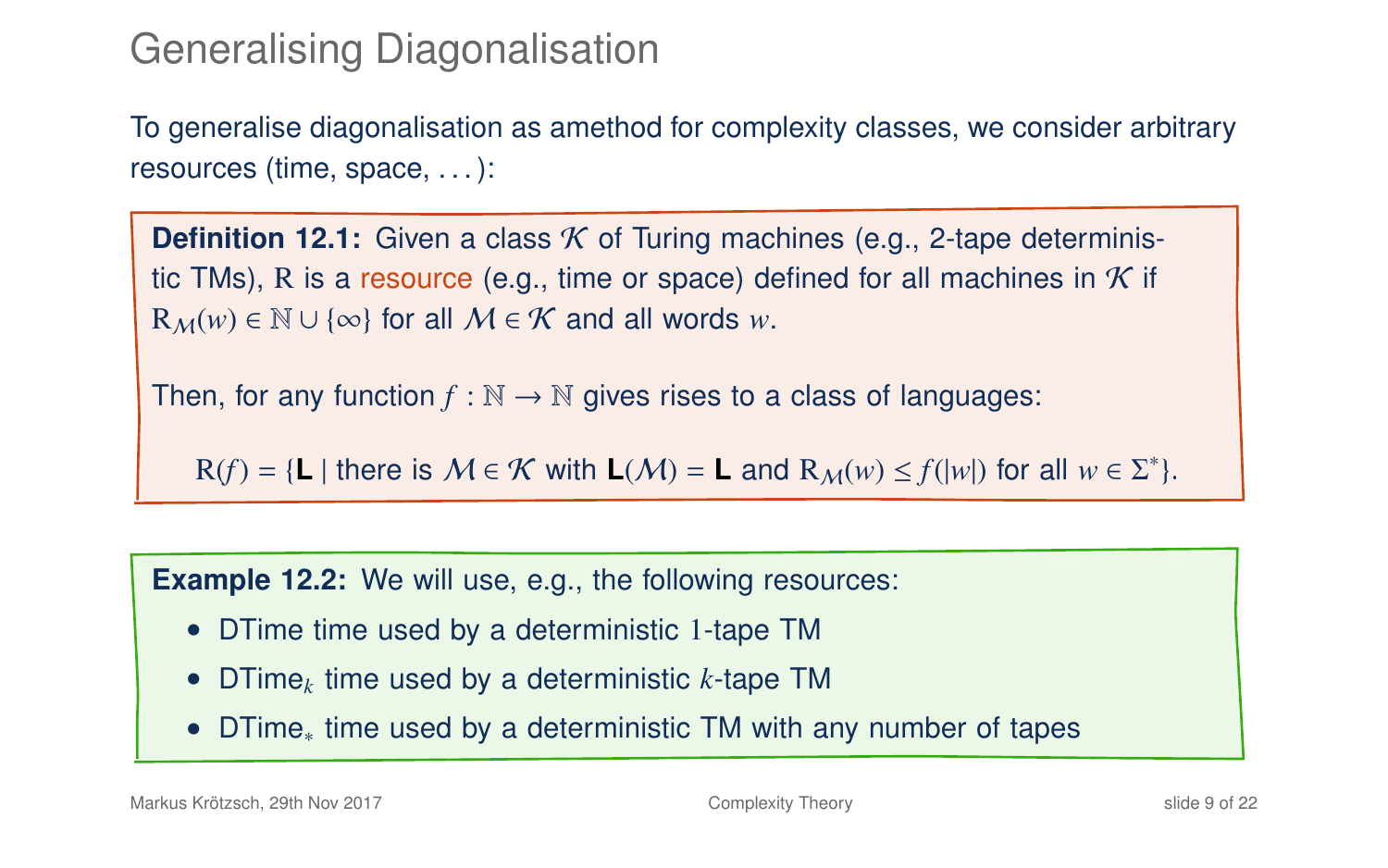Consider resources R<sub>1</sub> and R<sub>2</sub> for two classes of Turing machines  $\mathcal{K}_1$  and  $\mathcal{K}_2$ , and two functions  $f_1, f_2 : \mathbb{N} \to \mathbb{N}$ .

**Definition 12.3:** We say that  $R_1(f_1)$  allows diagonalisation over  $R_2(f_2)$  if there exists a Turing machine  $\mathcal{D} \in \mathcal{K}_1$  such that

- <span id="page-12-0"></span>• **L** $(\mathcal{D}) \in R_1(f_1)$ , and
- <span id="page-12-1"></span>• for each  $M \in \mathcal{K}_2$  that is R<sub>2</sub>-bounded by  $f_2$ , there exists a *w* such that  $\langle M, w \rangle \in L(\mathcal{D})$  if and only if  $\langle M, w \rangle \notin L(\mathcal{M})$ .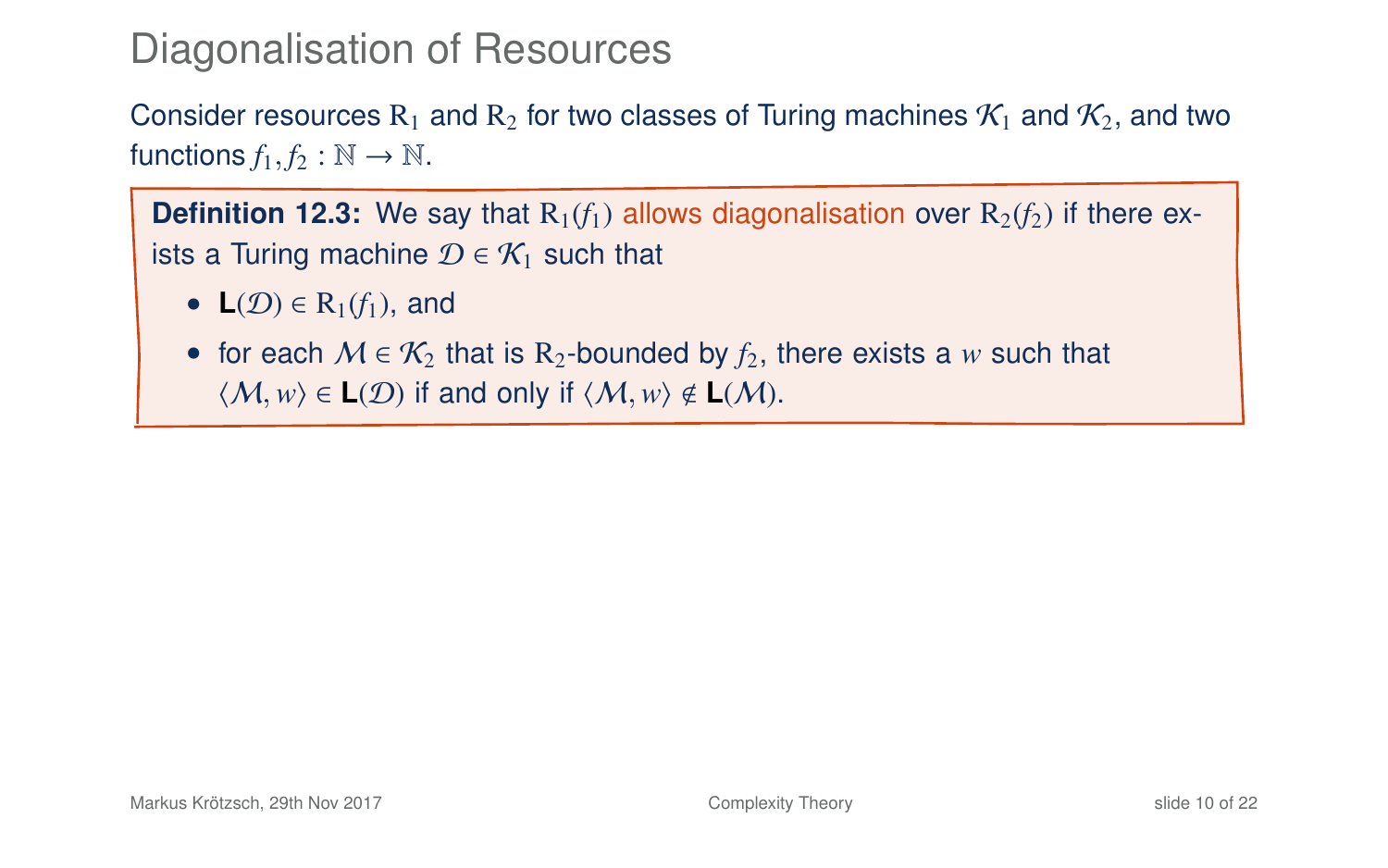Consider resources R<sub>1</sub> and R<sub>2</sub> for two classes of Turing machines  $\mathcal{K}_1$  and  $\mathcal{K}_2$ , and two functions  $f_1, f_2 : \mathbb{N} \to \mathbb{N}$ .

**Definition 12.3:** We say that  $R_1(f_1)$  allows diagonalisation over  $R_2(f_2)$  if there exists a Turing machine  $\mathcal{D} \in \mathcal{K}_1$  such that

• **L** $(D) \in R_1(f_1)$ , and

• for each  $M \in \mathcal{K}_2$  that is R<sub>2</sub>-bounded by  $f_2$ , there exists a *w* such that  $\langle M, w \rangle$  ∈ **L**(*D*) if and only if  $\langle M, w \rangle$  ∉ **L**(*M*).

**Theorem 12.4:** If  $R_1(f_1)$  allows diagonalisation over  $R_2(f_2)$ , then  $R_1(f_1) \setminus R_2(f_2) \neq \emptyset$ .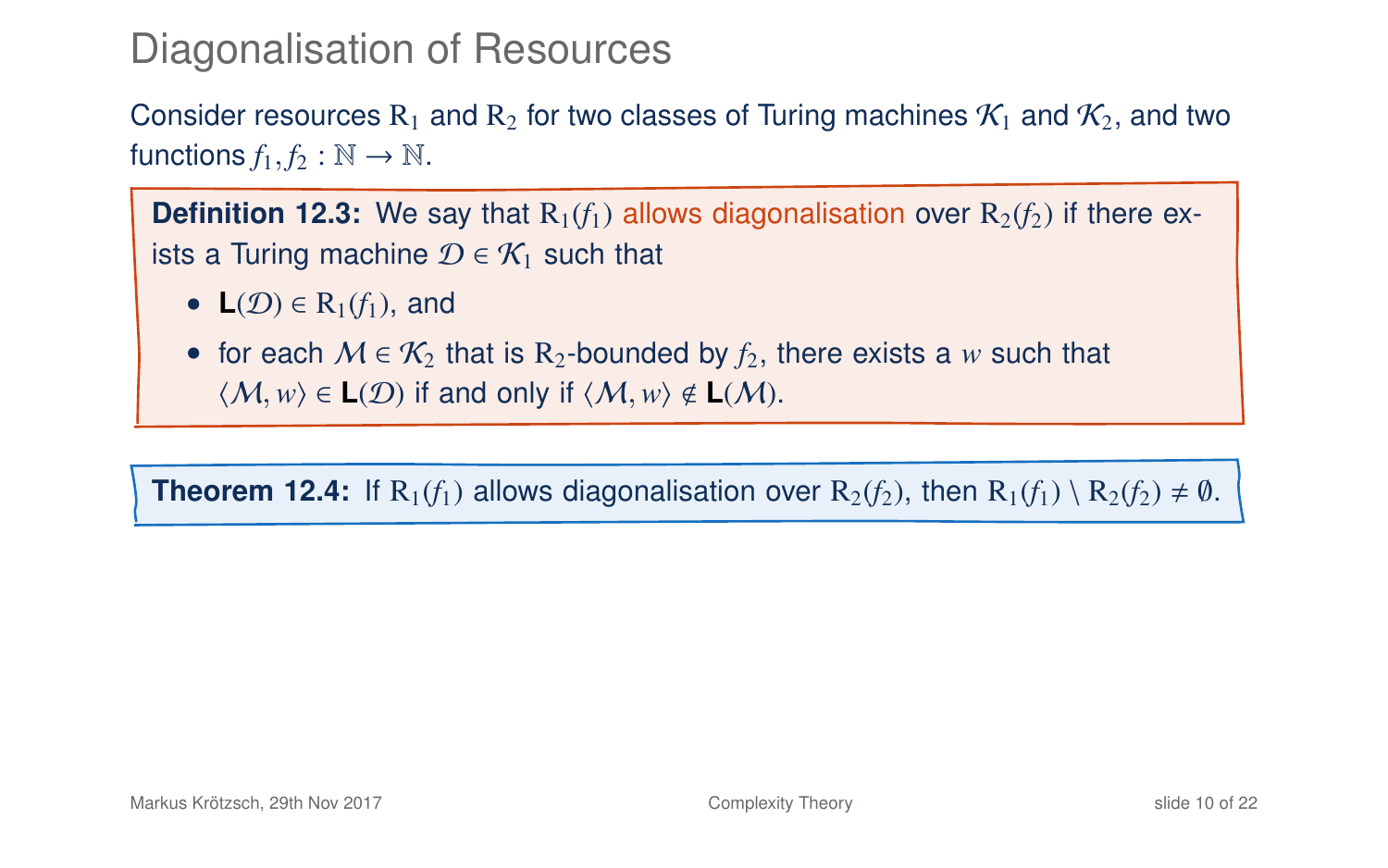Consider resources R<sub>1</sub> and R<sub>2</sub> for two classes of Turing machines  $\mathcal{K}_1$  and  $\mathcal{K}_2$ , and two functions  $f_1, f_2 : \mathbb{N} \to \mathbb{N}$ .

**Definition 12.3:** We say that  $R_1(f_1)$  allows diagonalisation over  $R_2(f_2)$  if there exists a Turing machine  $\mathcal{D} \in \mathcal{K}_1$  such that

• **L** $(\mathcal{D}) \in R_1(f_1)$ , and

• for each  $M \in \mathcal{K}_2$  that is R<sub>2</sub>-bounded by  $f_2$ , there exists a *w* such that  $\langle M, w \rangle \in L(\mathcal{D})$  if and only if  $\langle M, w \rangle \notin L(\mathcal{M})$ .

**Theorem 12.4:** If  $R_1(f_1)$  allows diagonalisation over  $R_2(f_2)$ , then  $R_1(f_1) \setminus R_2(f_2) \neq \emptyset$ .

**Proof:** Let  $D$  be as in Definition 12[.3.](#page-12-0) We show  $L(D) \notin R_2(f_2)$ .

(1) Suppose for a contradiction that there is  $M \in \mathcal{K}_2$  that is R<sub>2</sub>-bounded by  $f_2$  with  $L(D) = L(M)$ .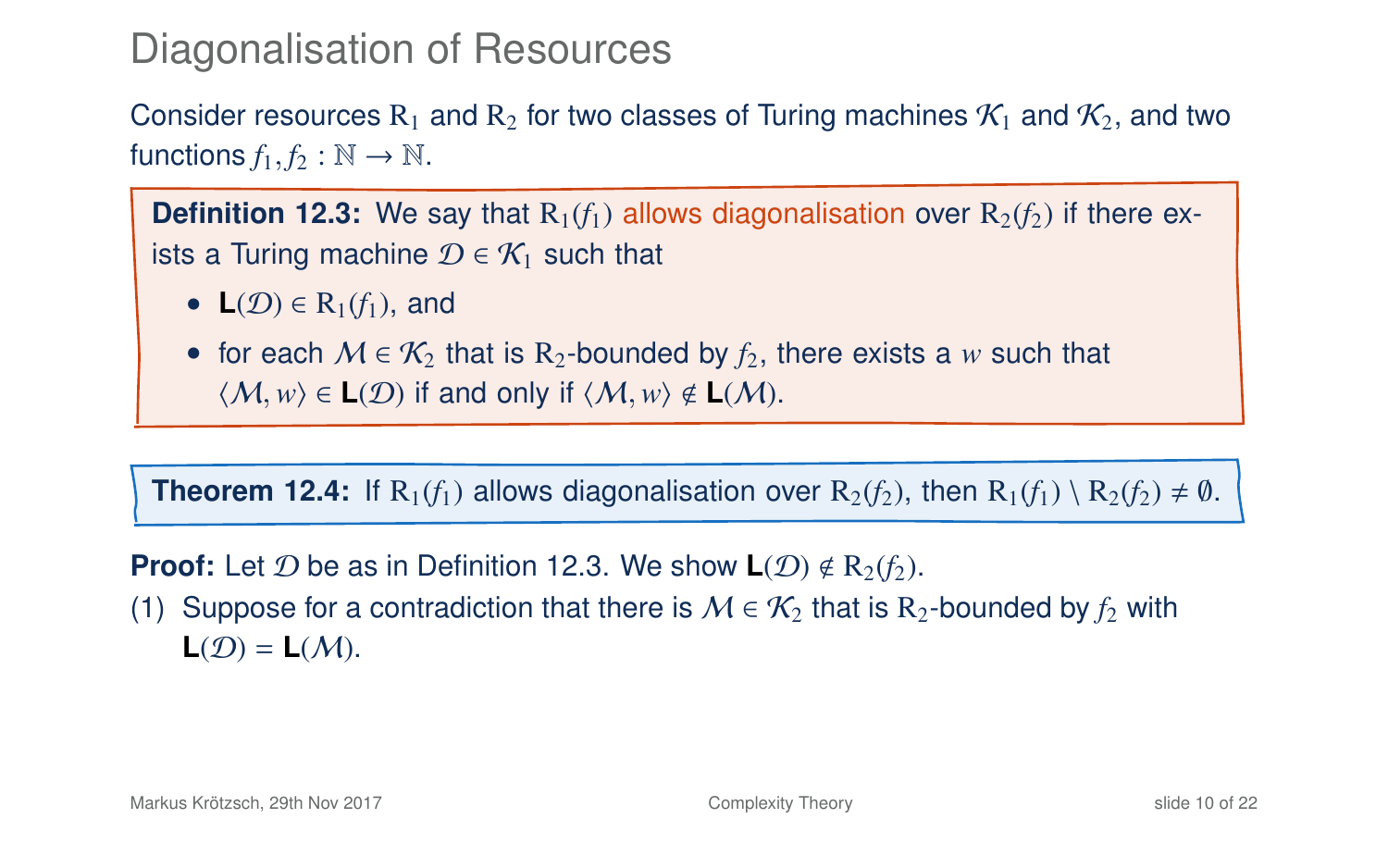Consider resources R<sub>1</sub> and R<sub>2</sub> for two classes of Turing machines  $K_1$  and  $K_2$ , and two functions  $f_1, f_2 : \mathbb{N} \to \mathbb{N}$ .

**Definition 12.3:** We say that  $R_1(f_1)$  allows diagonalisation over  $R_2(f_2)$  if there exists a Turing machine  $\mathcal{D} \in \mathcal{K}_1$  such that

- **L** $(D) \in R_1(f_1)$ , and
- for each  $M \in \mathcal{K}_2$  that is R<sub>2</sub>-bounded by  $f_2$ , there exists a *w* such that  $\langle M, w \rangle \in L(\mathcal{D})$  if and only if  $\langle M, w \rangle \notin L(\mathcal{M})$ .

**Theorem 12.4:** If  $R_1(f_1)$  allows diagonalisation over  $R_2(f_2)$ , then  $R_1(f_1) \setminus R_2(f_2) \neq \emptyset$ .

**Proof:** Let  $D$  be as in Definition 12[.3.](#page-12-0) We show  $L(D) \notin R_2(f_2)$ .

- (1) Suppose for a contradiction that there is  $M \in \mathcal{K}_2$  that is R<sub>2</sub>-bounded by  $f_2$  with  $L(D) = L(M)$ .
- (2) We obtain a contradiction, since, by Definition 12[.3,](#page-12-0) there is a word *w* such that

 $\langle M, w \rangle$  ∈ **L**( $\mathcal{D}$ ) = **L**( $\mathcal{M}$ ) if and only if  $\langle M, w \rangle$  ∉ **L**( $\mathcal{M}$ )  $\Box$ 

Markus Krötzsch, 29th Nov 2017 [Complexity Theory](#page-0-0) slide 10 of 22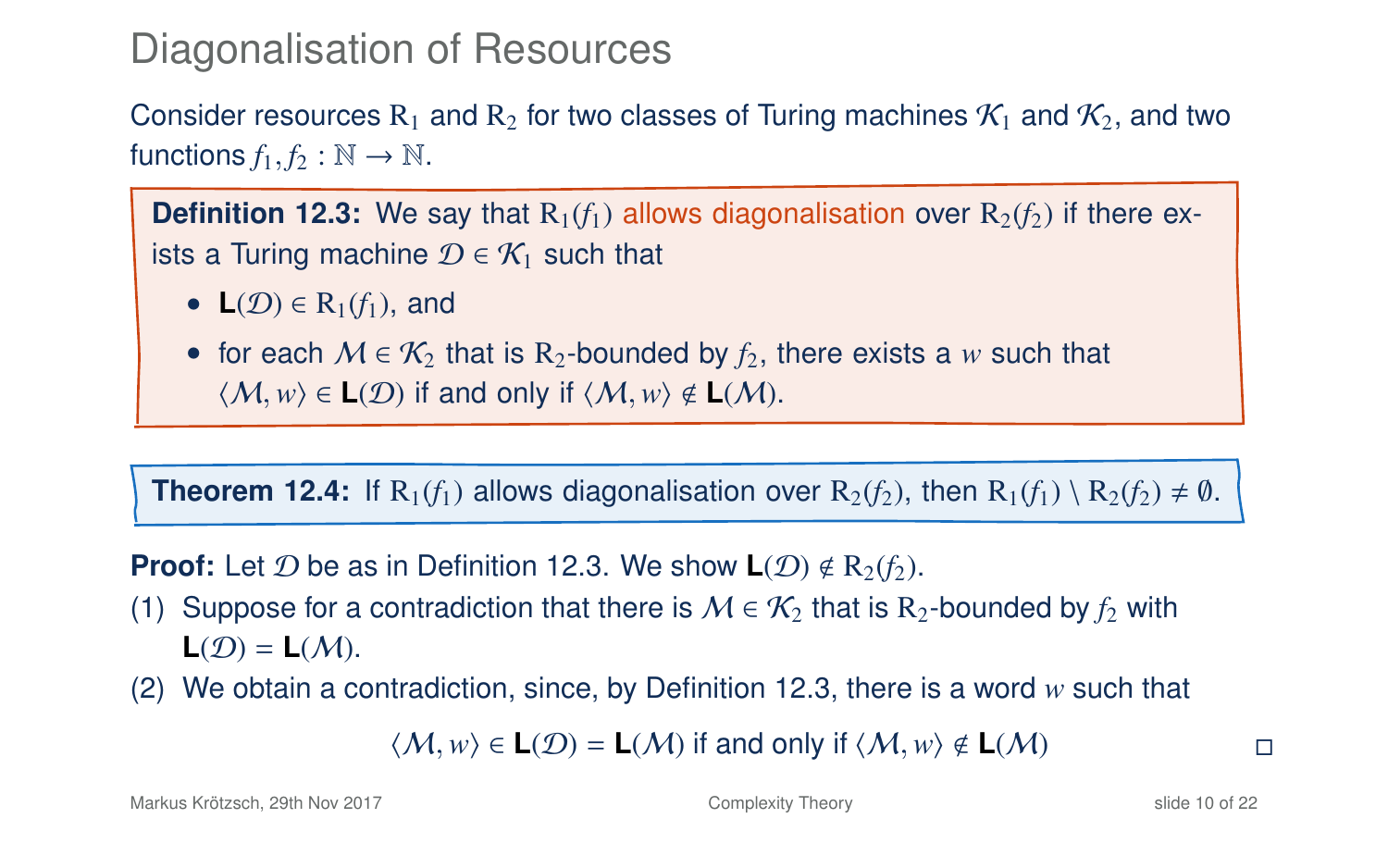# Hierarchy Theorems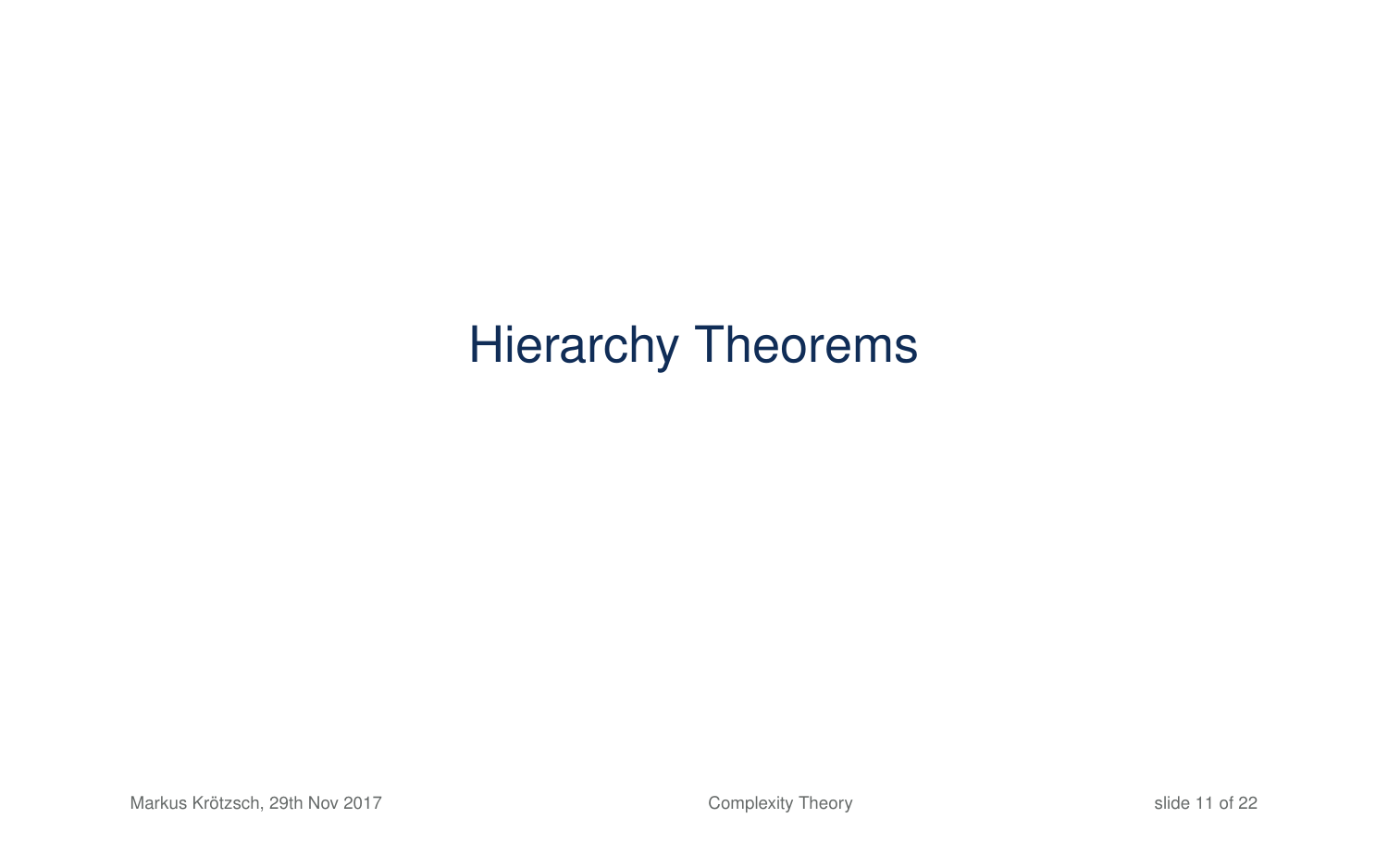#### Reasonable bounds

What kind of functions should we consider as resource bounds?

- Functions  $f : \mathbb{N} \to \mathbb{N}$  can be very weird
- The intuition "higher bound ⇒ more power" turns out to be wrong in general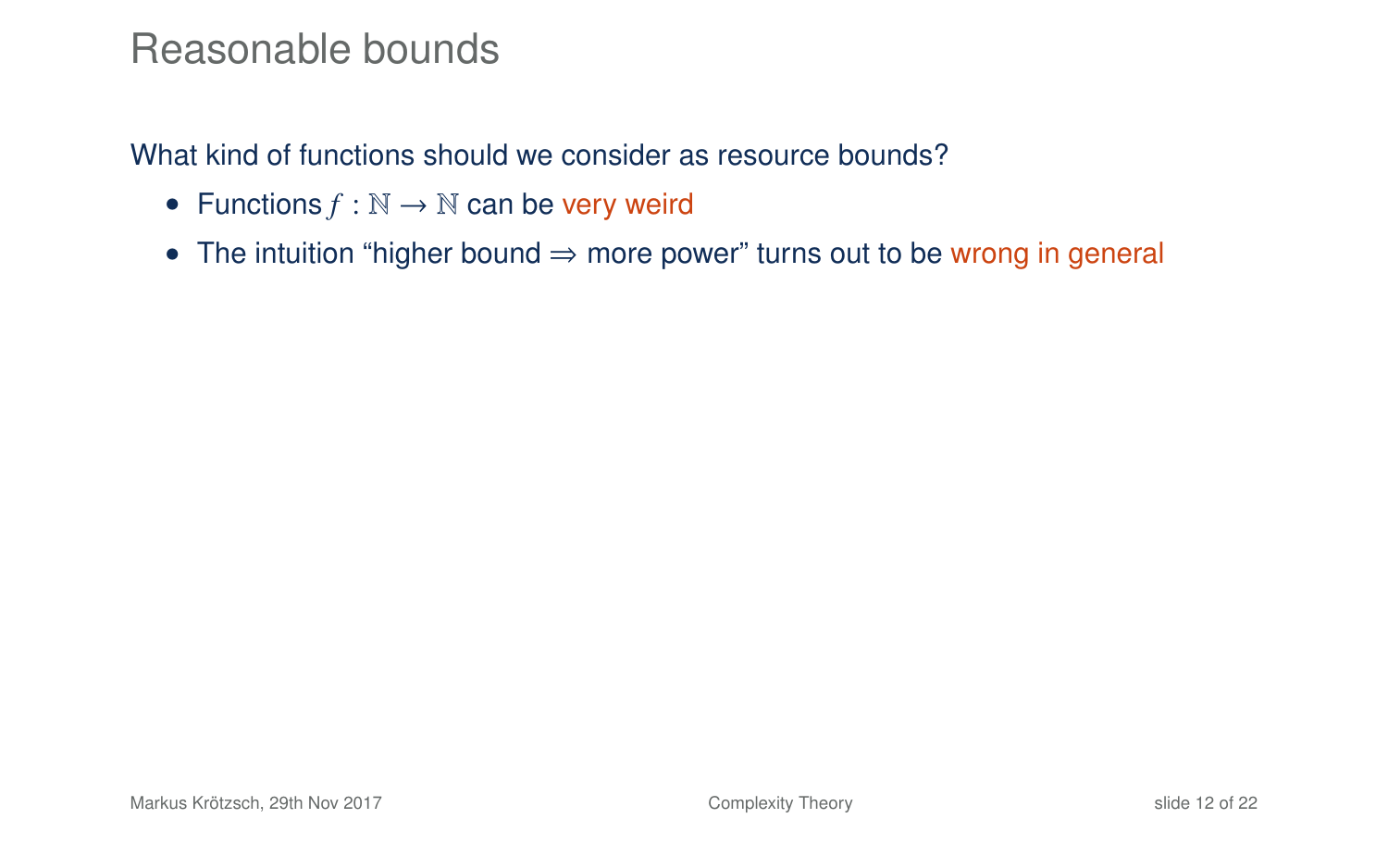#### Reasonable bounds

What kind of functions should we consider as resource bounds?

- Functions  $f : \mathbb{N} \to \mathbb{N}$  can be very weird
- The intuition "higher bound ⇒ more power" turns out to be wrong in general

However, our intuition can be confirmed for "reasonable" functions:

**Definition 12.5:** A function  $t : \mathbb{N} \to \mathbb{N}$  is time-constructible if  $t(n) \geq n$  for all *n* and there exists a TM that computes  $t(n)$  in unary in time  $O(t(n))$ .

A function  $s : \mathbb{N} \to \mathbb{N}$  is space-constructible if  $s(n) \geq \log n$  and there exists a TM that computes  $s(n)$  in unary in space  $O(s(n))$ .

**Note 1:** We do consider arbitrary deterministic multi-tape TMs here.

**Note 2:** A TM that computes *f*(*n*) "in unary" takes *n* as input and writes a symbol (say x) *f*(*n*) times before terminating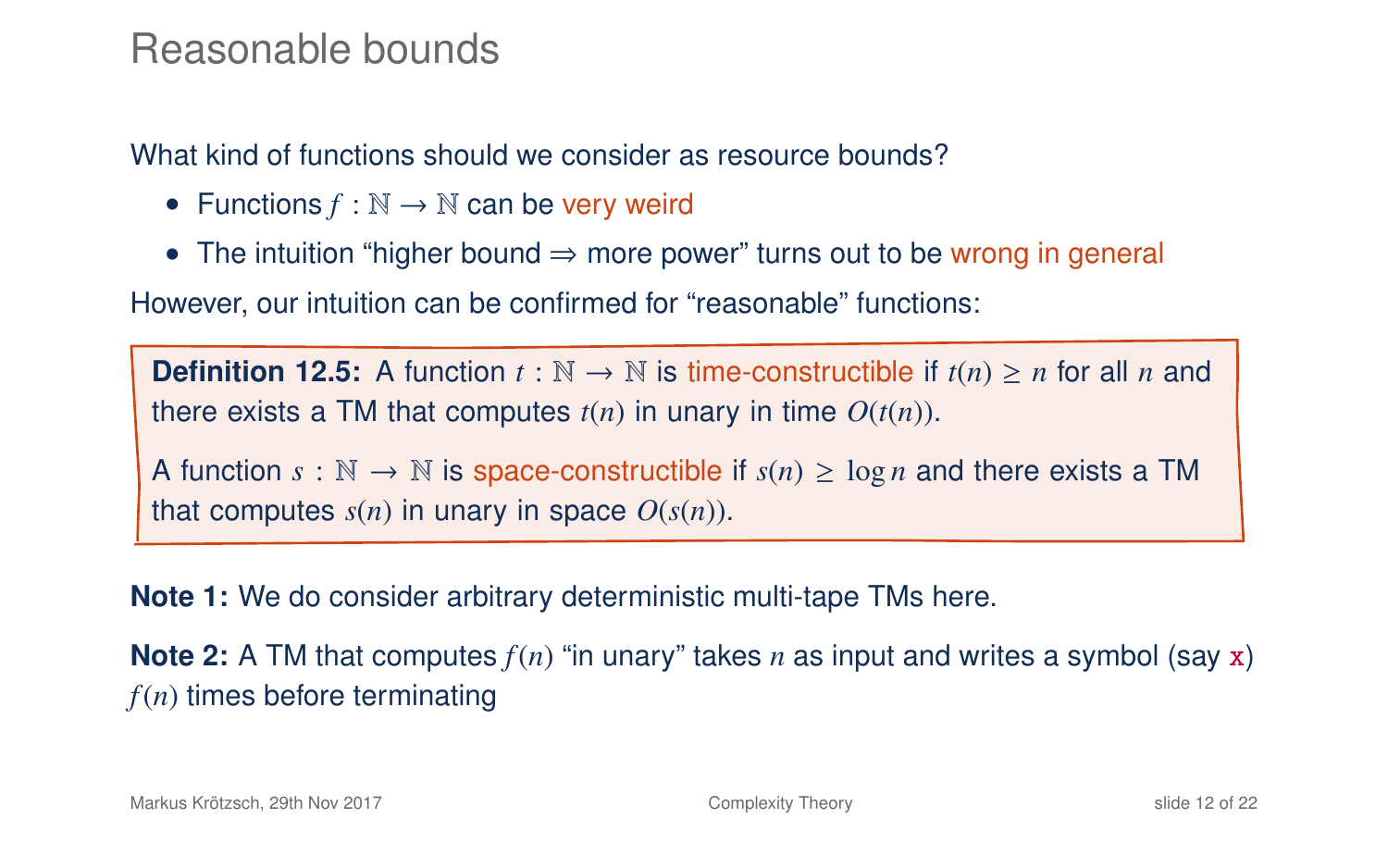#### Time and space constructible functions

There are alternative definitions of time and space constructibility in the literature, but the general intuition is similar:

- Time-constructible: Computing *f* does not require significantly more time than the resulting value of *f*
- Space-constructible: Computing f does not require significantly more space than the resulting value of *f*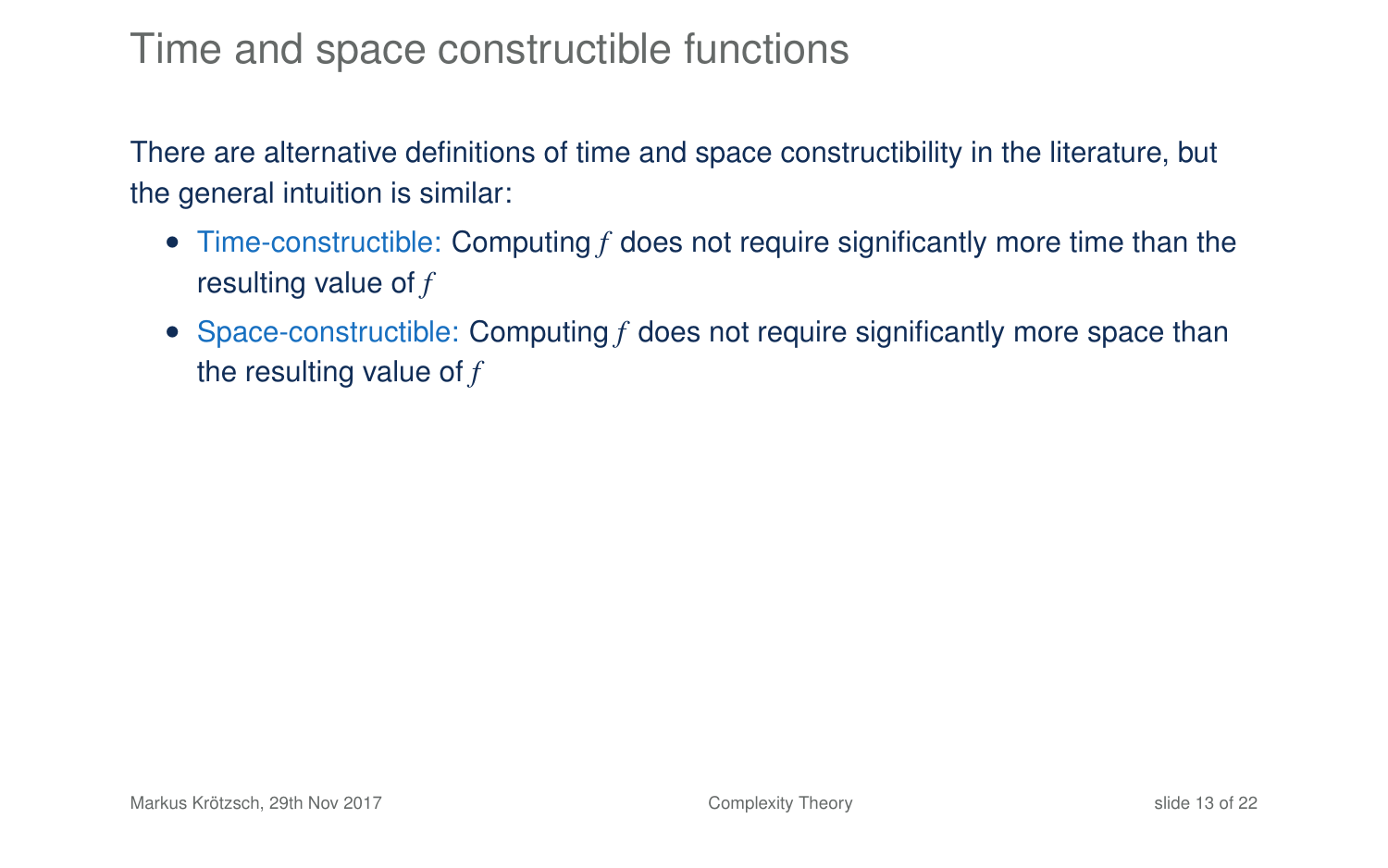#### Time and space constructible functions

There are alternative definitions of time and space constructibility in the literature, but the general intuition is similar:

- Time-constructible: Computing *f* does not require significantly more time than the resulting value of *f*
- Space-constructible: Computing f does not require significantly more space than the resulting value of *f*

#### All functions commonly used to bound time or space satisfy these criteria:

**Theorem 12.6:** If *f* and *g* are time-constructible (space-constructible), then so are  $f + g$ ,  $f \cdot g$ ,  $2^f$ , and  $f^g$ . Moreover, the following common functions have these properties:

- $n^d$  ( $d \ge 1$ ),  $b^n$  ( $b \ge 2$ ), and  $n!$  are time-constructible
- $\log n$ ,  $n^d$  ( $d \ge 1$ ),  $b^n$  ( $b \ge 2$ ), and  $n!$  are space-constructible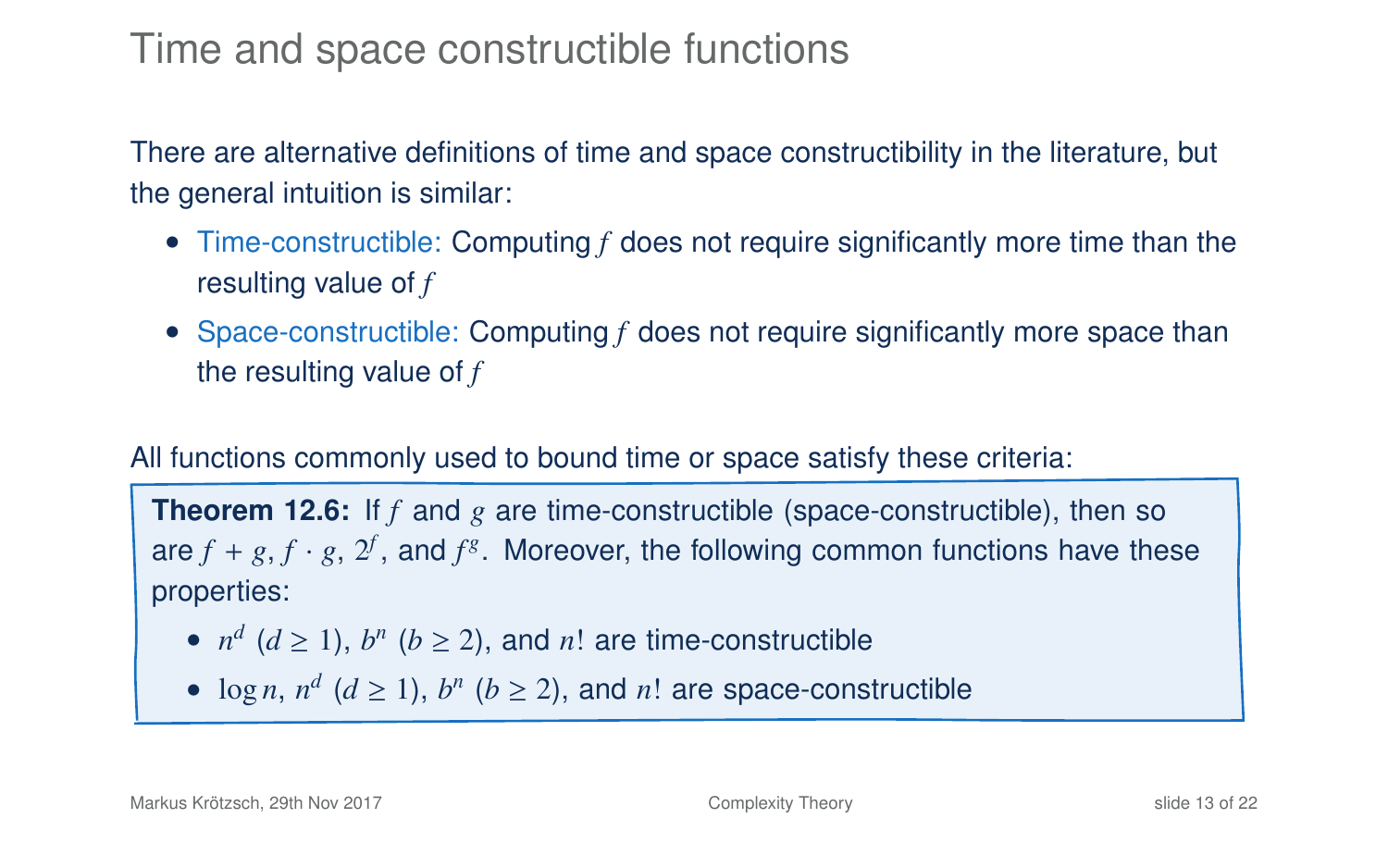## Using Constructibility to Halt

<span id="page-21-0"></span>We had required time-bounded nondeterministic TMs to halt on all computation paths, even if not accepting. — Is this really necessary?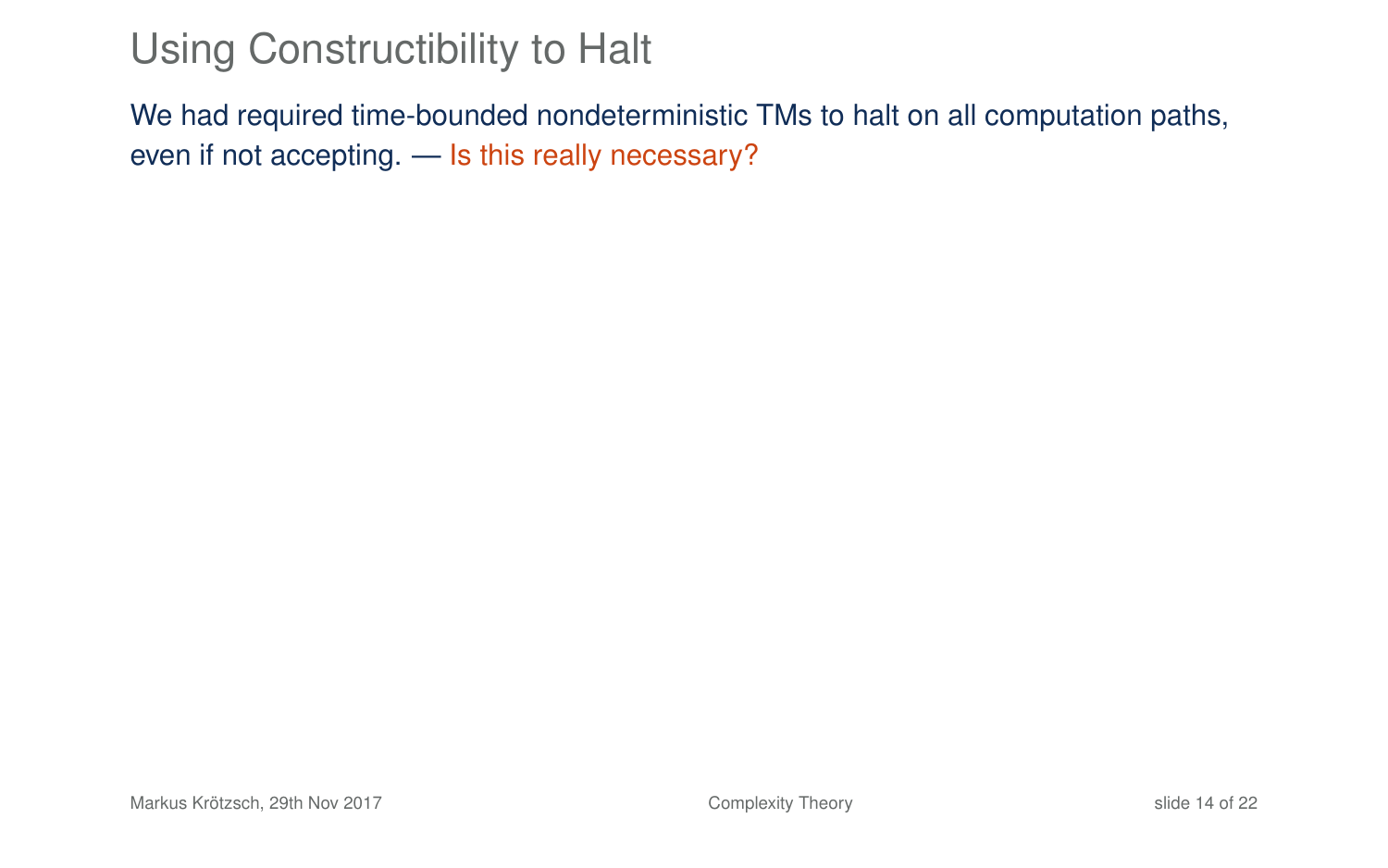## Using Constructibility to Halt

We had required time-bounded nondeterministic TMs to halt on all computation paths, even if not accepting. — Is this really necessary?

**Theorem 12.7:** Given a time-constructible function f and an NTM M, one can construct an  $O(f)$ -time bounded NTM  $\mathcal{M}'$  that accepts exactly those words  $|w|$  that M accepts in  $f(|w|)$  steps.

**Consequences:** (1) we can enforce timely termination on unsuccessful paths; (2) if we have at least polynomial time, this can also be achieved with only one tape.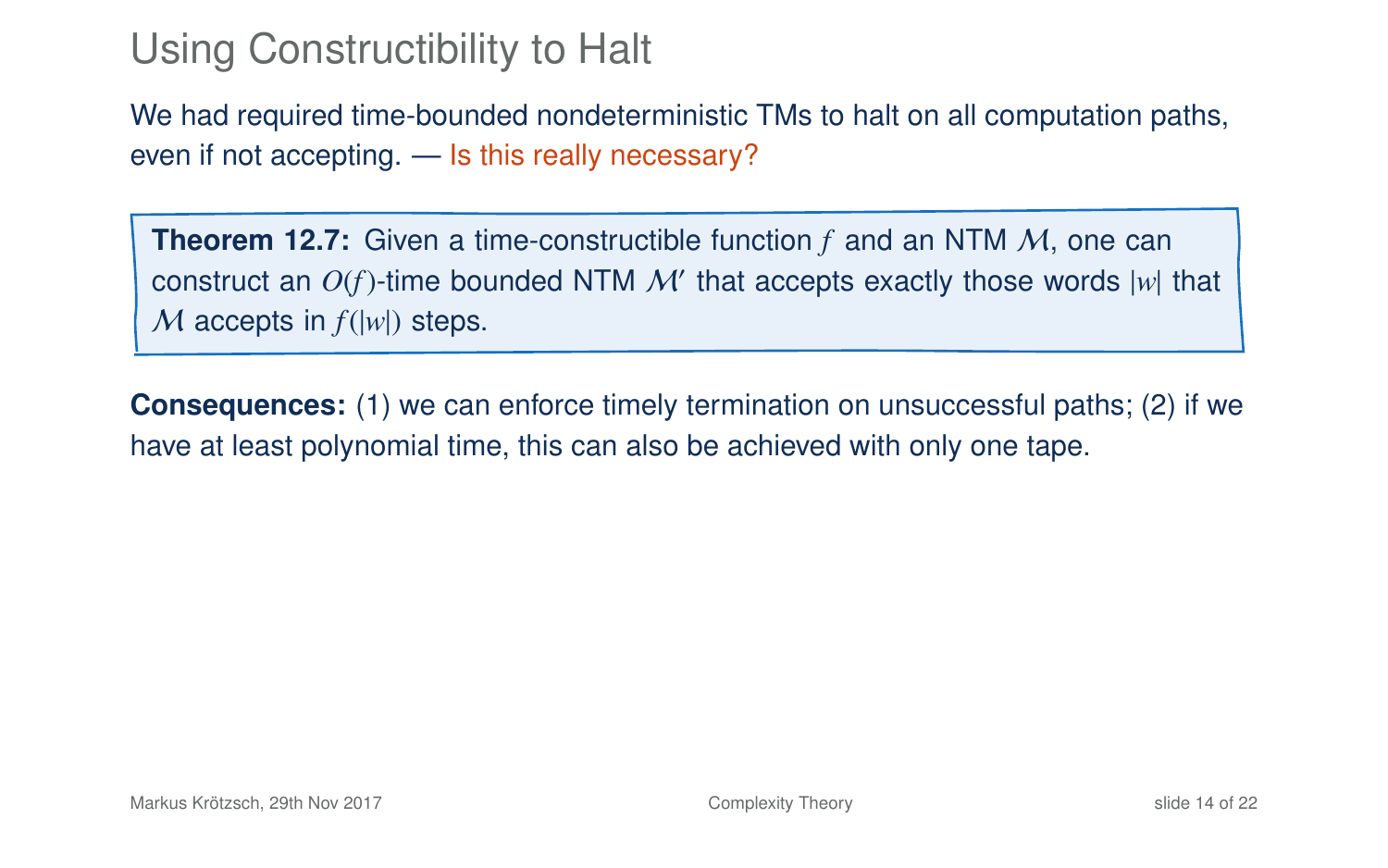## Using Constructibility to Halt

We had required time-bounded nondeterministic TMs to halt on all computation paths, even if not accepting. — Is this really necessary?

**Theorem 12.7:** Given a time-constructible function *f* and an NTM M, one can construct an  $O(f)$ -time bounded NTM  $\mathcal{M}'$  that accepts exactly those words  $|w|$  that M accepts in  $f(|w|)$  steps.

**Consequences:** (1) we can enforce timely termination on unsuccessful paths; (2) if we have at least polynomial time, this can also be achieved with only one tape.

**Proof:** On input *w*, *M'* operates as follows:

- (1) Compute *f*(|*w*|) on a separate tape (creating *f*(|*w*|) symbols). This can be done in  $O(f(|w|))$  time.
- (2) Perform the same transitions as  $M$  (on dedicated tapes) while "counting down" the *f*(|*w*|) symbols in each step
- (3) Terminate if either  $M$  terminates (in this case return its result) or if the countdown reaches 0 (in this case reject).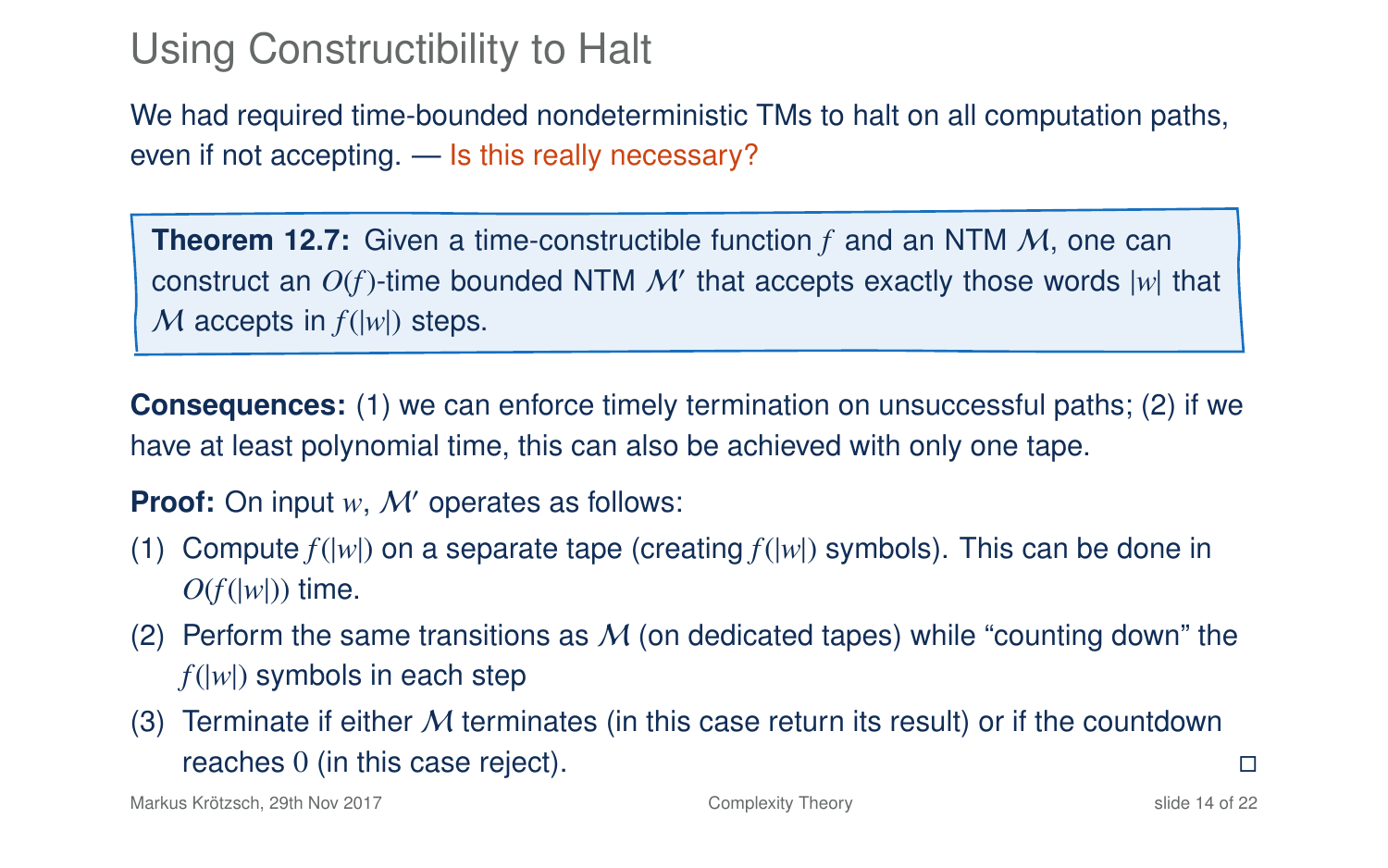#### Doing more by using more tapes

We first show a preliminary result: "more time + more tapes = more power"

**Theorem 12.8:** Let  $f, g : \mathbb{N} \to \mathbb{N}$  such that  $f$  is time-constructible, and  $g \in o(f)$ . Then, for all  $k \in \mathbb{N}$ , we have

<span id="page-24-0"></span> $DTime<sub>k</sub>(g) \subseteq DTime<sub>*</sub>(f)$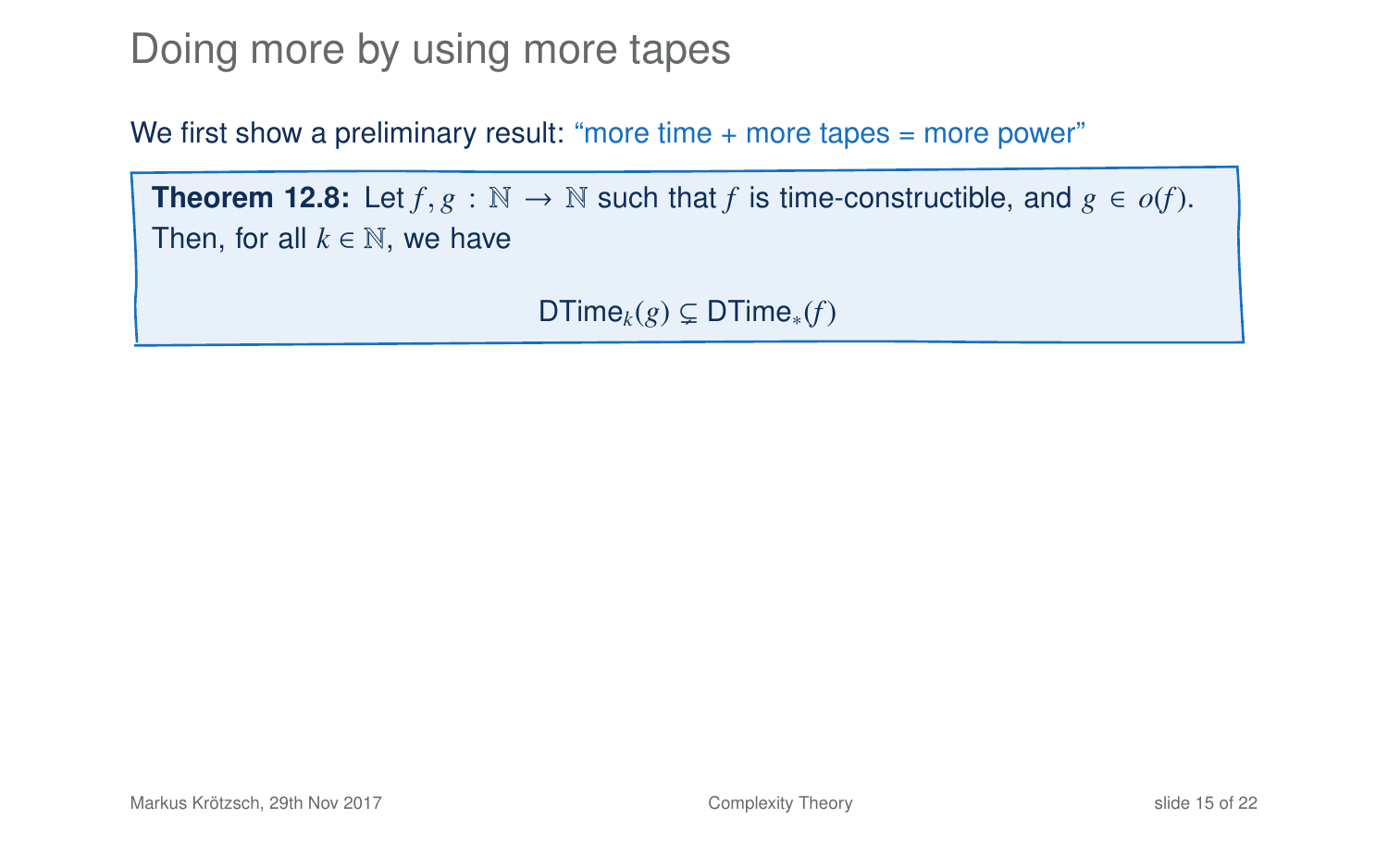### Doing more by using more tapes

We first show a preliminary result: "more time  $+$  more tapes  $=$  more power"

**Theorem 12.8:** Let  $f, g : \mathbb{N} \to \mathbb{N}$  such that  $f$  is time-constructible, and  $g \in o(f)$ . Then, for all  $k \in \mathbb{N}$ , we have

 $DTime<sub>k</sub>(g) \subseteq DTime<sub>*</sub>(f)$ 

**Proof:** Clearly, DTime<sub>k</sub>(*g*) ⊆ DTime<sub>k</sub>(*f*) ⊆ DTime<sub>\*</sub>(*f*). We get DTime<sub>\*</sub>(*f*) ≠ DTime<sub>k</sub>(*g*) by showing that that DTime∗(*f*) allows diagonalisation over DTime*k*(*g*).

We define a multi-tape TM  $\mathcal D$  for inputs of the form  $\langle \mathcal M, w \rangle$  (other cases do not matter):

- Compute  $f(|\langle M, w \rangle|)$  in unary on a separate "countdown" tape
- Simulate M on  $\langle M, w \rangle$ , using an appropriate number of tapes (see Theorem 3.8).
- Time-bound the simulation by  $f(|\langle M, w \rangle|)$  using the countdown tape as in Theorem 12[.7](#page-21-0)
- If M rejects (in this time bound), then accept; otherwise, if M accepts or fails to stop, reject

The countdown ensures that  $D$  runs in  $O(f)$  time, i.e.  $\mathsf{L}(\mathcal{D}) \in \mathsf{DTime}_*(f)$ .

Markus Krötzsch, 29th Nov 2017 [Complexity Theory](#page-0-0) slide 15 of 22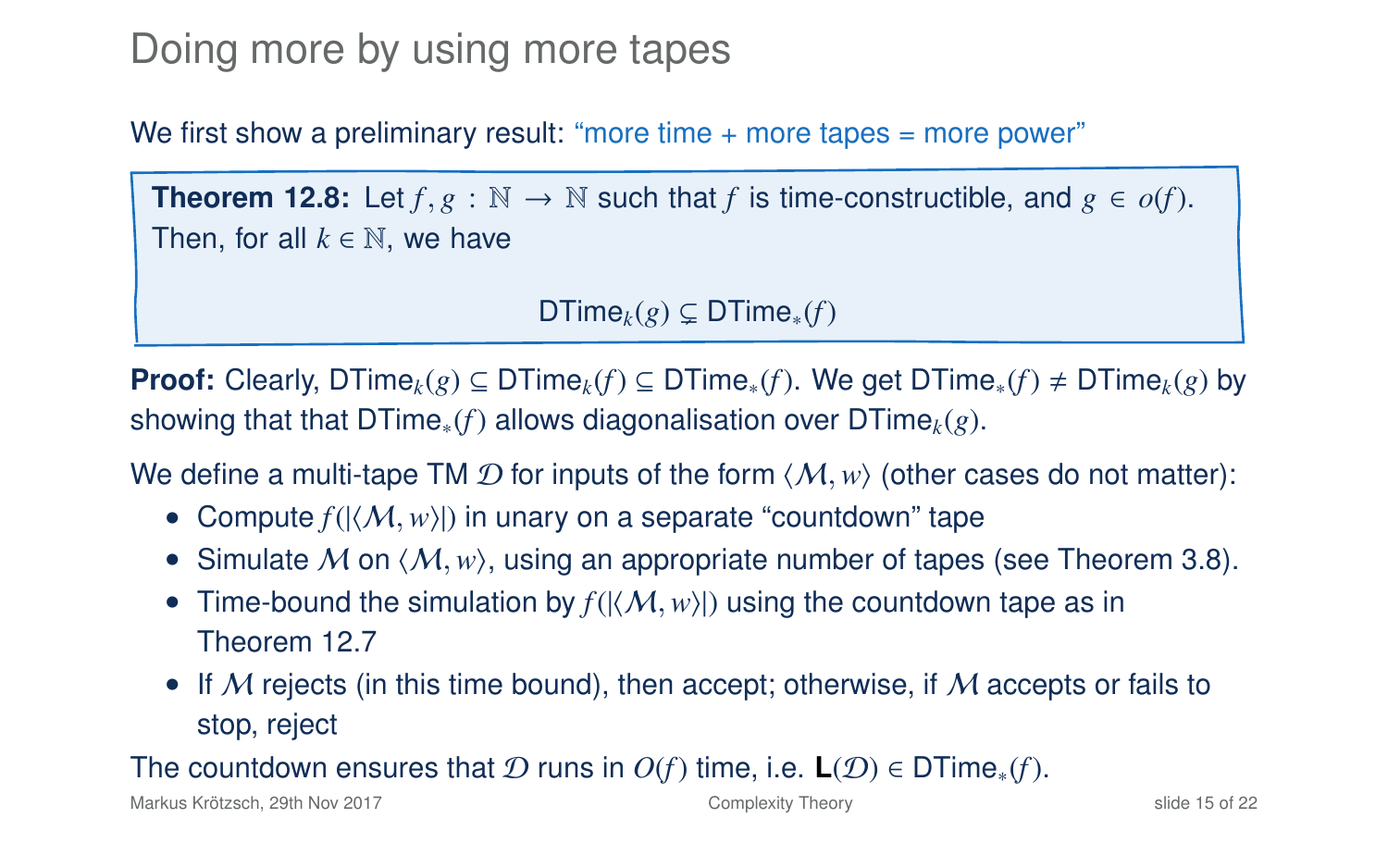## Doing more by using more tapes (2)

We first show a preliminary result: "more time  $+$  more tapes  $=$  more power"

**Theorem 12[.8:](#page-24-0)** Let  $f, g : \mathbb{N} \to \mathbb{N}$  such that *f* is time-constructible, and  $g \in o(f)$ . Then, for all  $k \in \mathbb{N}$ , we have

DTime<sub>k</sub> $(g) \subsetneq$  DTime<sub>\*</sub> $(f)$ 

**Proof (continued):** To invoke Theorem 12[.4,](#page-12-1) we still have to show that, for every *k*-tape TM M that is *g*-time bounded, there is a word *w* such that

 $\langle M, w \rangle \in L(\mathcal{D})$  if and only if  $\langle M, w \rangle \notin L(\mathcal{M})$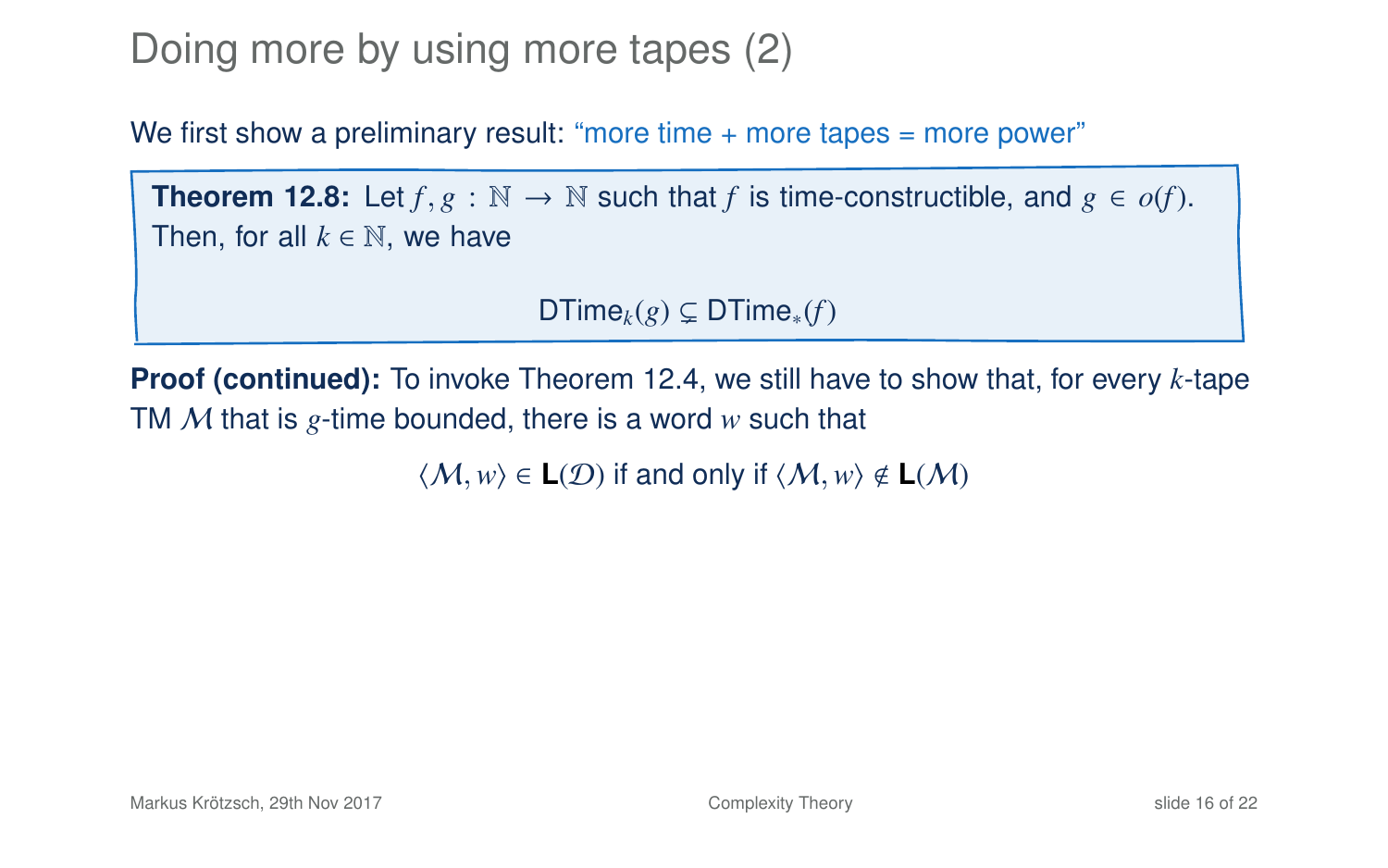## Doing more by using more tapes (2)

We first show a preliminary result: "more time  $+$  more tapes  $=$  more power"

**Theorem 12[.8:](#page-24-0)** Let  $f, g : \mathbb{N} \to \mathbb{N}$  such that  $f$  is time-constructible, and  $g \in o(f)$ . Then, for all  $k \in \mathbb{N}$ , we have

DTime<sub>k</sub> $(g) \subsetneq$  DTime<sub>\*</sub> $(f)$ 

**Proof (continued):** To invoke Theorem 12[.4,](#page-12-1) we still have to show that, for every *k*-tape TM M that is *g*-time bounded, there is a word *w* such that

 $\langle M, w \rangle \in L(\mathcal{D})$  if and only if  $\langle M, w \rangle \notin L(\mathcal{M})$ 

For this, we need to show that there is a word w for which D's simulation of M will terminate on time:

- For all M, there is a constant number  $c_M$  of steps that D will at most need to simulate one step of M (this depends on the size of M)
- Since  $g \in o(f)$  there is a number  $n_0$  such that  $f(n) \ge c_M \cdot g(n)$  for all  $n \ge n_0$ .
- Therefore, for all (infinitely many) words *w* with  $|\langle M, w \rangle| \ge n_0$ , D's simulation of M will terminate. will terminate.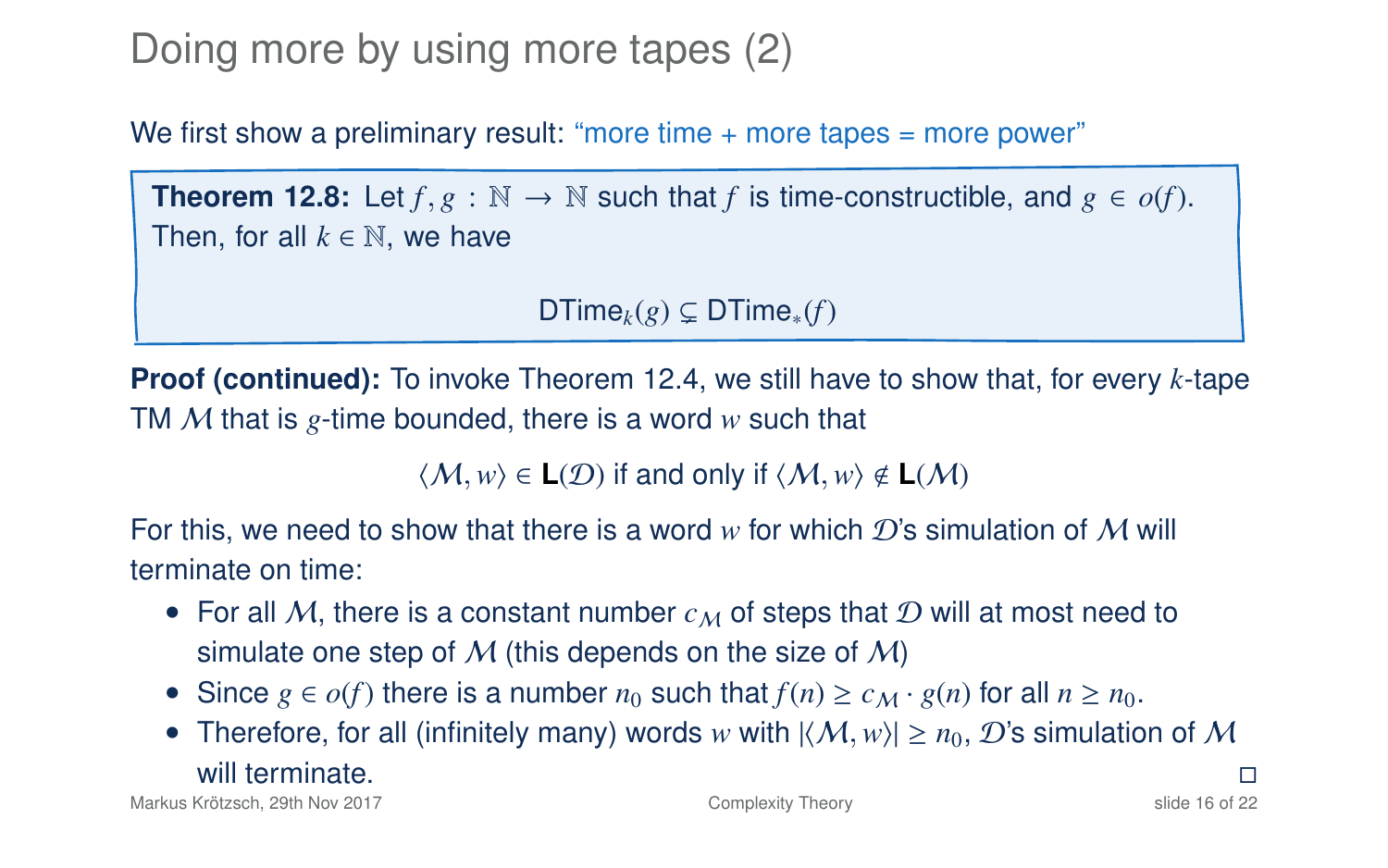#### A Time Hierarchy Theorem

We can now show that more (sufficiently) more time always allows us to solve strictly more problems, even if we are allowed to use any number of tapes (i.e., the advantage of having more time cannot be compensated by adding more tapes):

**Time Hierarchy Theorem (weaker version) 12.9:** If  $f$ ,  $g : \mathbb{N} \to \mathbb{N}$  are such that  $f$ is time-constructible, and  $g^2 \in o(f)$ , then

DTime<sub>\*</sub> $(g) \subseteq$  DTime<sub>\*</sub> $(f)$ 

**Proof:** Since DTime<sub>k</sub> ⊆ DTime<sub>\*</sub>(*f*) for all *k*, it is clear that DTime<sub>\*</sub>(*g*) ⊆ DTime<sub>\*</sub>(*f*).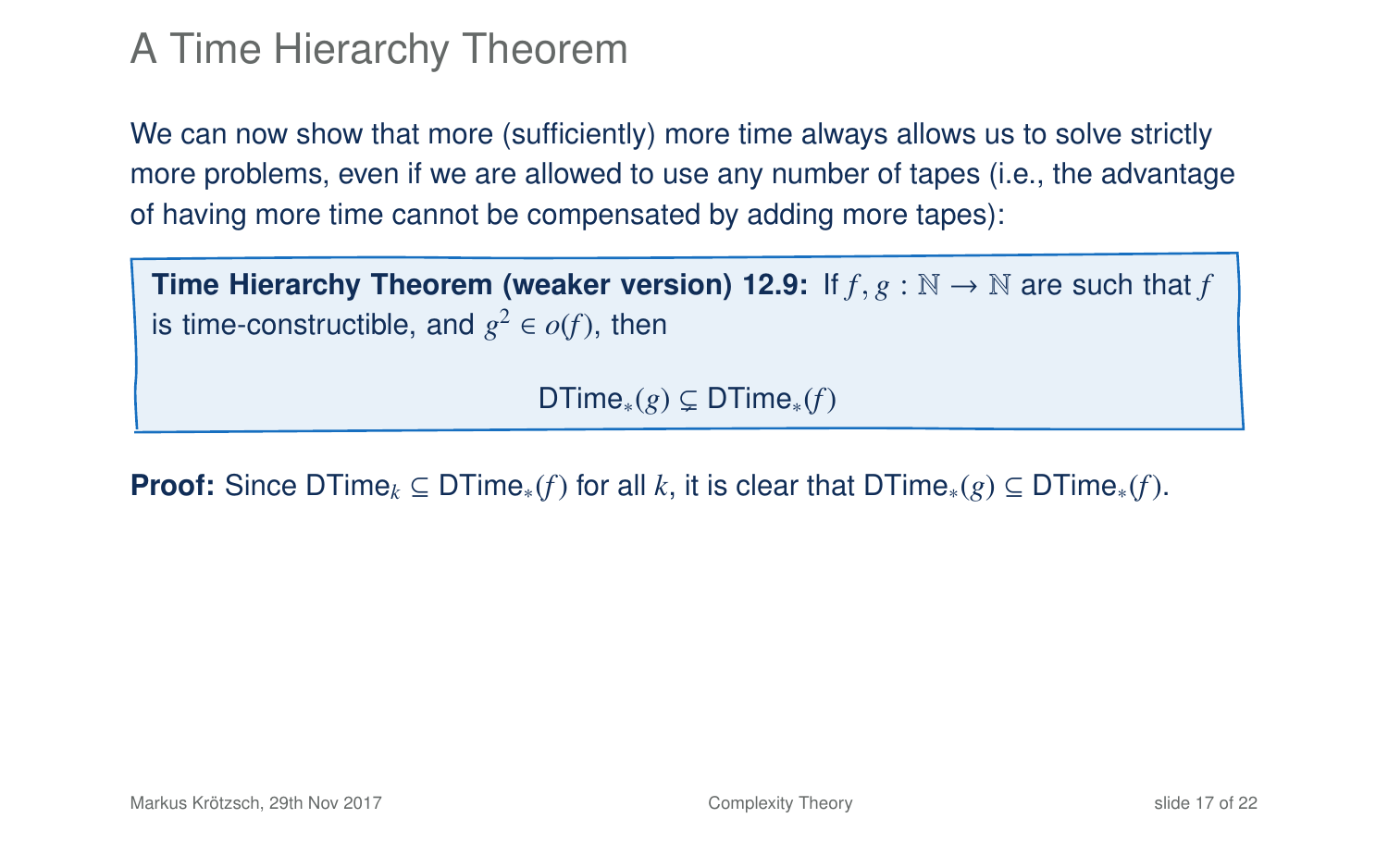#### A Time Hierarchy Theorem

We can now show that more (sufficiently) more time always allows us to solve strictly more problems, even if we are allowed to use any number of tapes (i.e., the advantage of having more time cannot be compensated by adding more tapes):

**Time Hierarchy Theorem (weaker version) 12.9:** If  $f$ ,  $g : \mathbb{N} \to \mathbb{N}$  are such that  $f$ is time-constructible, and  $g^2 \in o(f)$ , then

DTime<sub>\*</sub> $(g) \subseteq$  DTime<sub>\*</sub> $(f)$ 

**Proof:** Since DTime<sub>k</sub> ⊆ DTime<sub>\*</sub>(*f*) for all *k*, it is clear that DTime<sub>\*</sub>(*g*) ⊆ DTime<sub>\*</sub>(*f*).

But Theorem 12[.8](#page-24-0) does not show DTime $_*(g) \neq \text{DTime}_*(f)$ : it could be that every problem in DTime $_k f$ ) is also in DTime $_{k'}(g)$  for a big enough  $k'$ .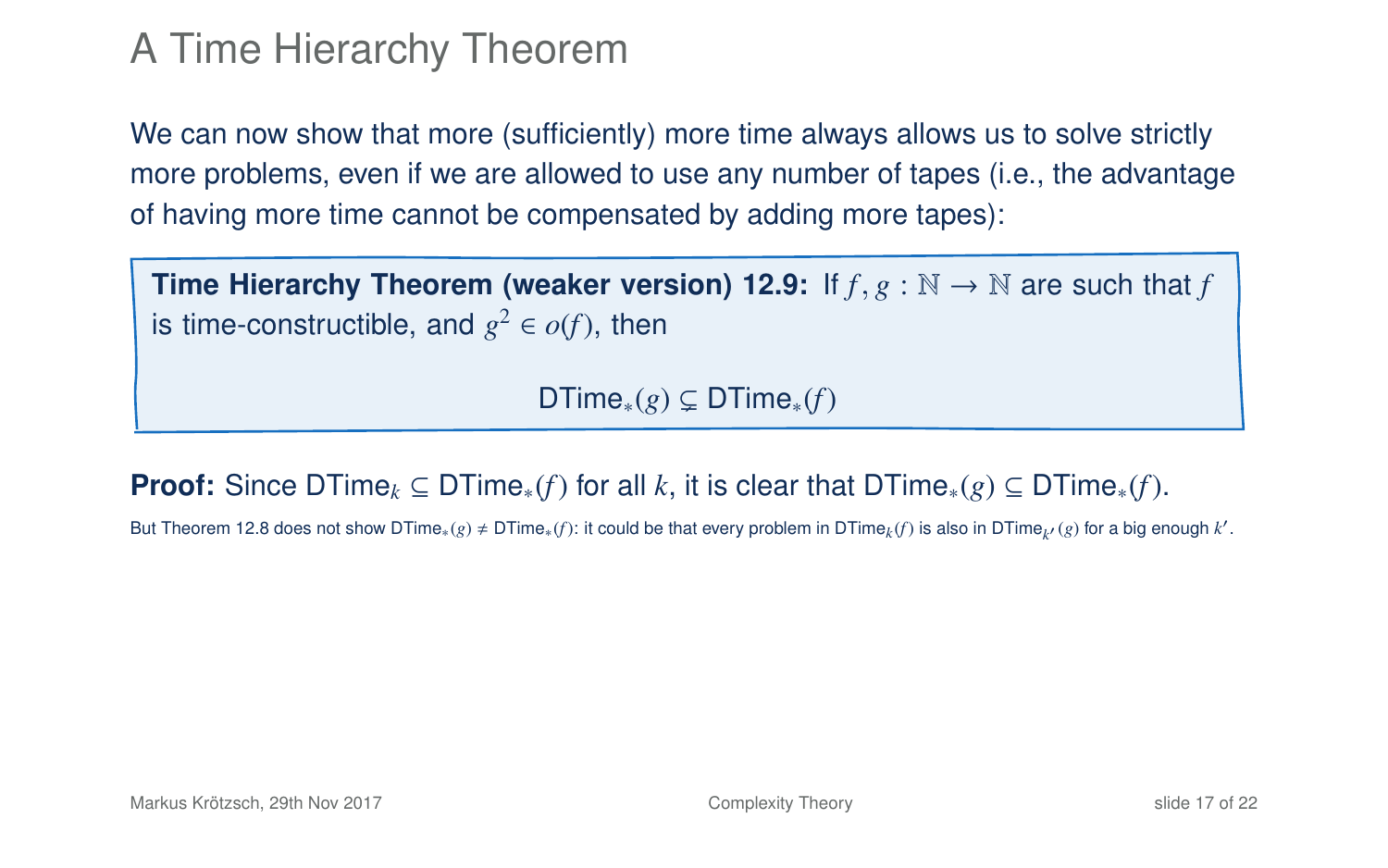#### A Time Hierarchy Theorem

We can now show that more (sufficiently) more time always allows us to solve strictly more problems, even if we are allowed to use any number of tapes (i.e., the advantage of having more time cannot be compensated by adding more tapes):

**Time Hierarchy Theorem (weaker version) 12.9:** If  $f$ ,  $g : \mathbb{N} \to \mathbb{N}$  are such that f is time-constructible, and  $g^2 \in o(f)$ , then

DTime<sub>\*</sub> $(g) \subseteq$  DTime<sub>\*</sub> $(f)$ 

**Proof:** Since DTime<sub>k</sub> ⊆ DTime<sub>\*</sub>(*f*) for all *k*, it is clear that DTime<sub>\*</sub>(*g*) ⊆ DTime<sub>\*</sub>(*f*).

But Theorem 12[.8](#page-24-0) does not show DTime $_*(g) \neq \text{DTime}_*(f)$ : it could be that every problem in DTime $_k f$ ) is also in DTime $_{k'}(g)$  for a big enough  $k'$ .

- Multi-tape TMs can be transformed into single tape TMs with quadratic time overhead (Theorem 5.10), hence DTime $_{\ast}(g)\subseteq {\sf DTime}_{1}(g^{2}).$
- By Theorem 12[.8,](#page-24-0) DTime<sub>1</sub>( $g^2$ )  $\subsetneq$  DTime<sub>\*</sub>(*f*) since  $g^2 \in o(f)$
- Hence DTime∗(*g*) ( DTime∗(*f*)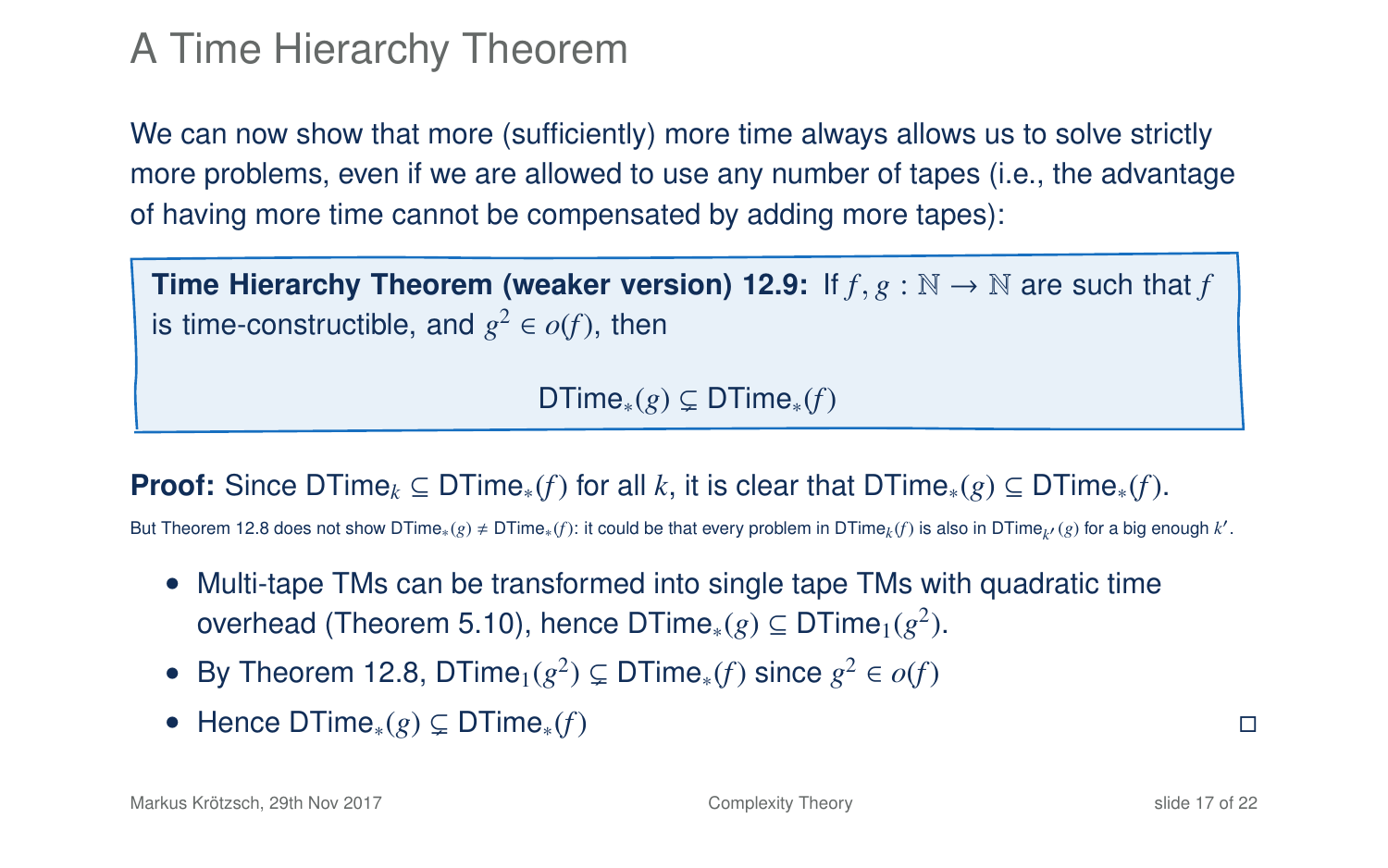**Corollary 12.10:**  $P \subseteq ExpTime$ .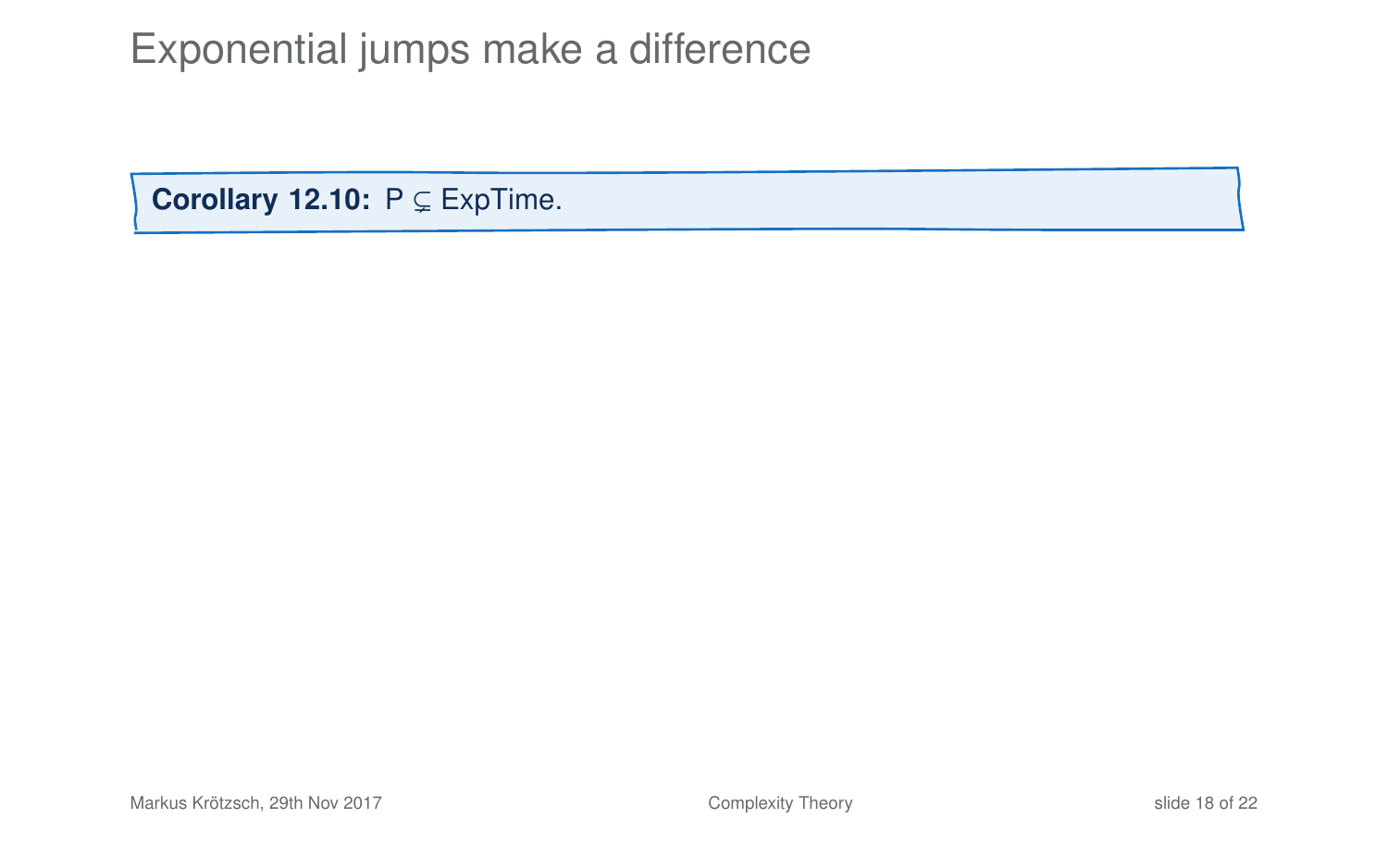**Corollary 12.10:**  $P \subseteq ExpTime$ .

**Proof:**

• For every polynomial *p*, we have  $p(n) \in o(2^n)$ , so P  $\subseteq$  DTime( $2^n$ )  $\subseteq$  ExpTime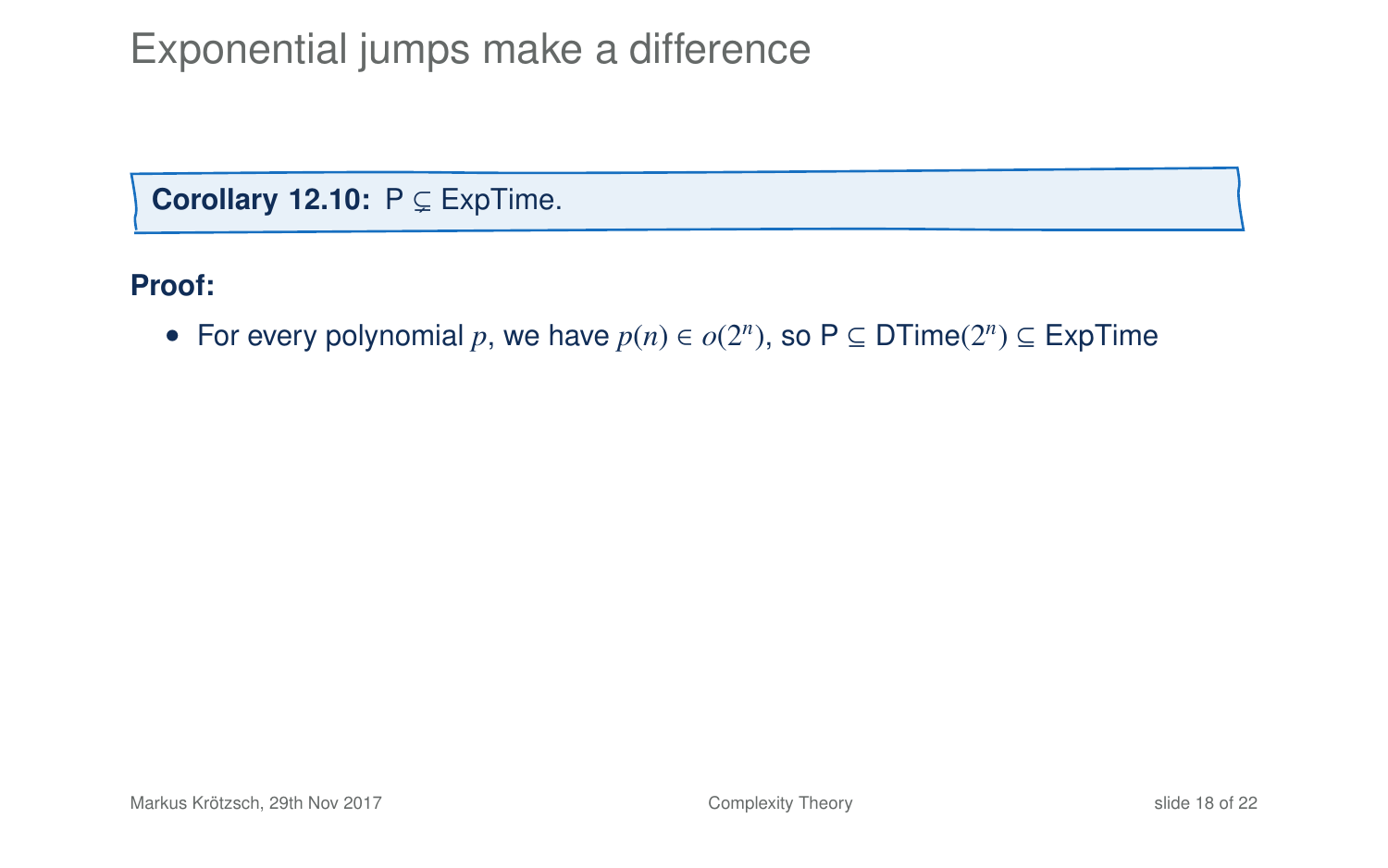**Corollary 12.10:**  $P \subseteq ExpTime$ .

#### **Proof:**

• For every polynomial *p*, we have  $p(n) \in o(2^n)$ , so P  $\subseteq$  DTime( $2^n$ )  $\subseteq$  ExpTime

Note: of course, we also have  $p^2 \in o(2^n)$ , but this only shows that DTime( $p$ )  $\subsetneq$  ExpTime holds for specific polynomials, rather than  $P \subseteq$  ExpTime for the union over all polynomials.

• For proper inclusion, note  $(2^n)^2 = 2^{2n} \in o(2^{n^2})$ , so DTime $(2^n) \subsetneq$  DTime $(2^{n^2})$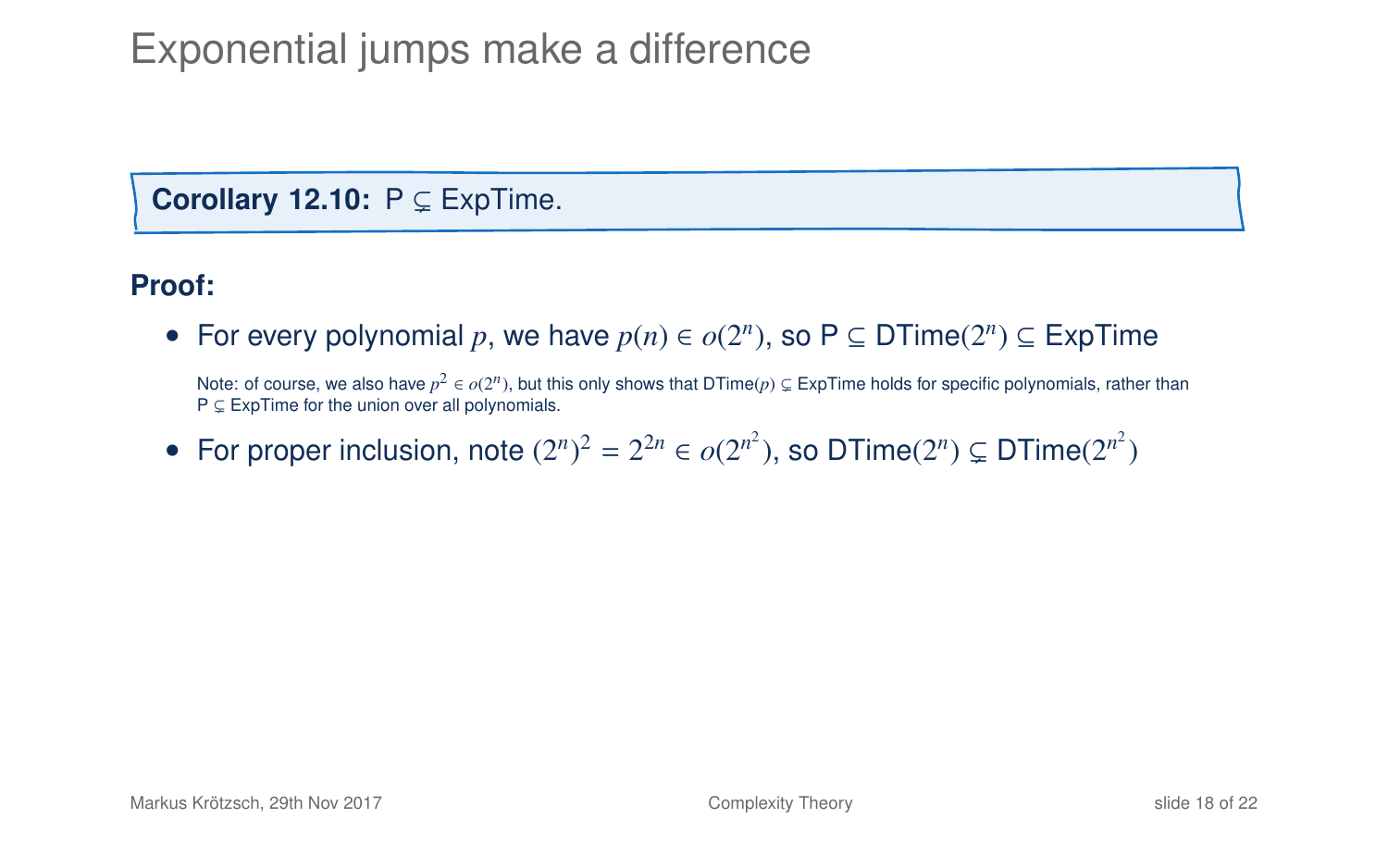#### **Corollary 12.10:**  $P \subseteq ExpTime$ .

#### **Proof:**

• For every polynomial *p*, we have  $p(n) \in o(2^n)$ , so P  $\subseteq$  DTime( $2^n$ )  $\subseteq$  ExpTime

Note: of course, we also have  $p^2 \in o(2^n)$ , but this only shows that DTime( $p$ )  $\subsetneq$  ExpTime holds for specific polynomials, rather than  $P \subseteq$  ExpTime for the union over all polynomials.

- For proper inclusion, note  $(2^n)^2 = 2^{2n} \in o(2^{n^2})$ , so DTime $(2^n) \subsetneq$  DTime $(2^{n^2})$
- In summary:

 $P \subseteq DTime(2^n) \subsetneq DTime(2^{n^2}) \subseteq ExpTime$ 

 $\Box$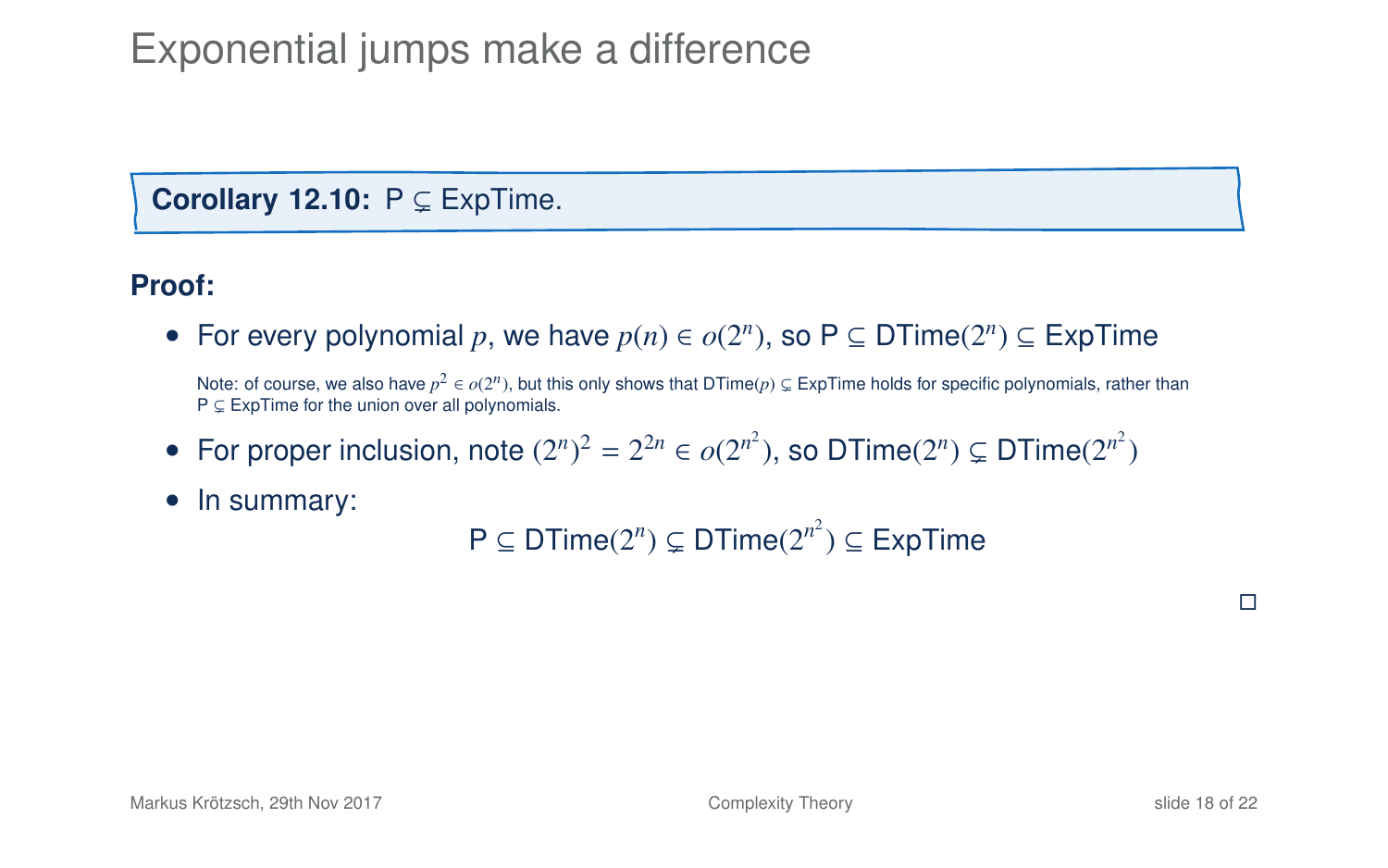#### **Corollary 12.10:**  $P \subseteq ExpTime$ .

#### **Proof:**

• For every polynomial *p*, we have  $p(n) \in o(2^n)$ , so P  $\subseteq$  DTime( $2^n$ )  $\subseteq$  ExpTime

Note: of course, we also have  $p^2 \in o(2^n)$ , but this only shows that DTime( $p$ )  $\subsetneq$  ExpTime holds for specific polynomials, rather than  $P \subseteq ExpTime$  for the union over all polynomials.

- For proper inclusion, note  $(2^n)^2 = 2^{2n} \in o(2^{n^2})$ , so DTime $(2^n) \subsetneq$  DTime $(2^{n^2})$
- In summary:

 $P \subseteq DTime(2^n) \subsetneq DTime(2^{n^2}) \subseteq ExpTime$ 

 $\Box$ 

**Note:** Simliar results hold for any exponential time gap, e.g.,  $ExpTime \subseteq 2ExpTime$ .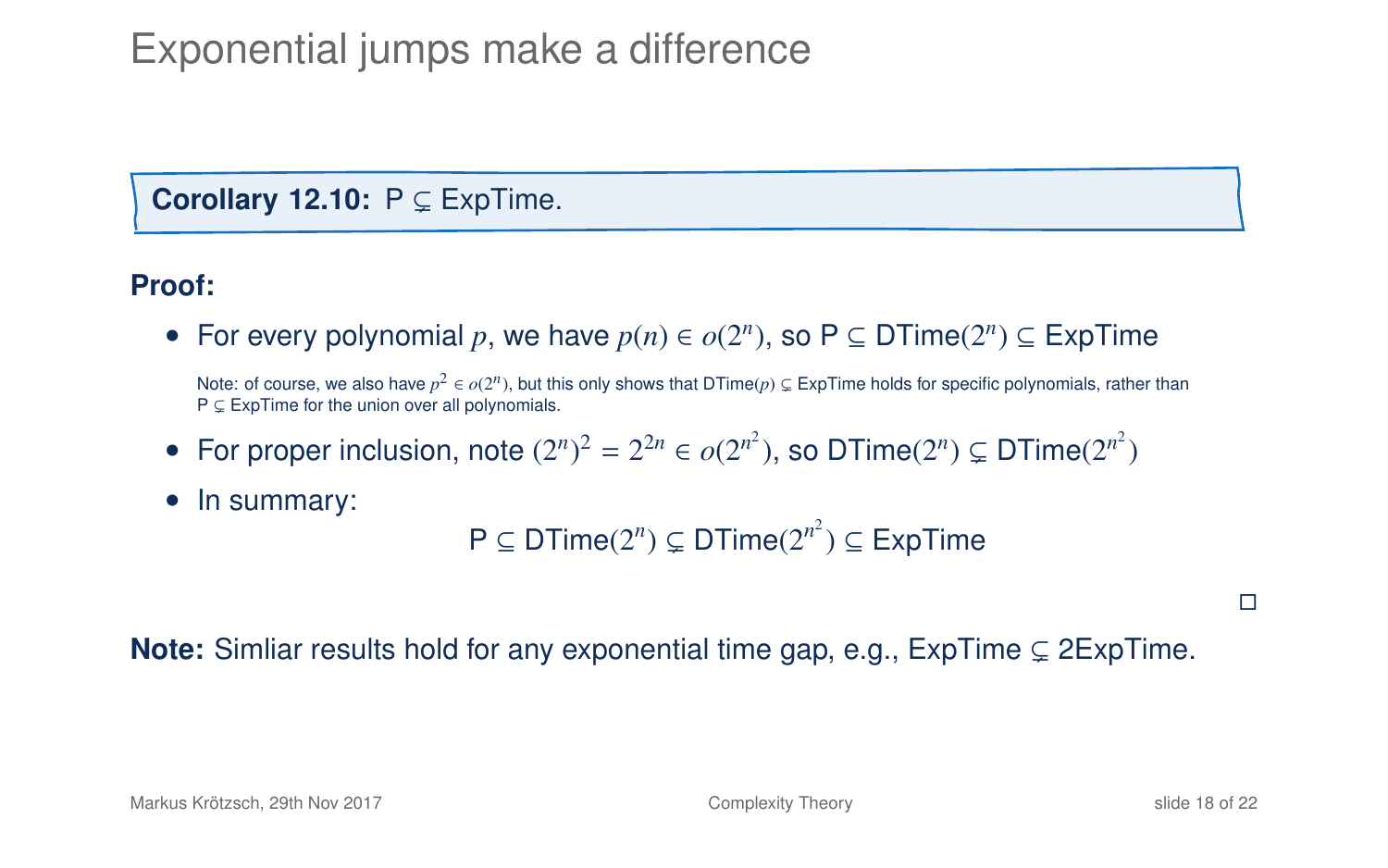#### Tighter Bounds

We have shown our Time Hierarchy Theorem using the fact that 1-tape DTMs can simulate *k*-tape DTMs with quadratic overhead.

Better results are known:

**Theorem 12.11 (Hennie and Stearns, 1966):** For any *f* with  $f(n) \geq n$ , we have  $DTime_*(f) \subseteq DTime_2(f \cdot log f)$ .

(without proof; see, e.g., Hopcroft & Ullman, p. 292ff for details)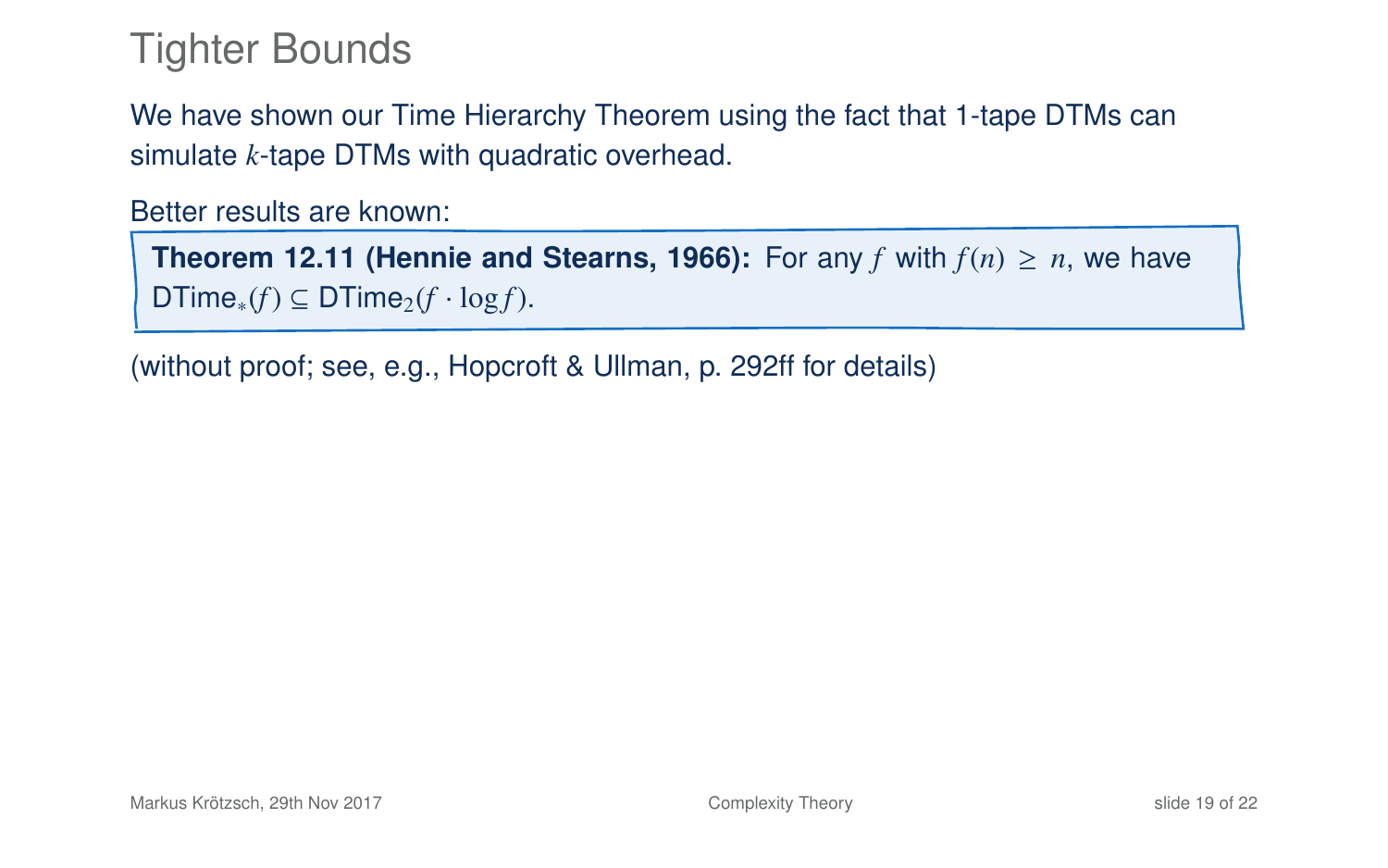#### Tighter Bounds

We have shown our Time Hierarchy Theorem using the fact that 1-tape DTMs can simulate *k*-tape DTMs with quadratic overhead.

Better results are known:

**Theorem 12.11 (Hennie and Stearns, 1966):** For any *f* with  $f(n) \geq n$ , we have  $DTime_*(f) \subseteq DTime_2(f \cdot log f)$ .

(without proof; see, e.g., Hopcroft & Ullman, p. 292ff for details)

Our first proof of the Time Hierarchy Theorem can use this 2-tape encoding to get the following result:

**Time Hierarchy Theorem 12.12:** If  $f, g : \mathbb{N} \to \mathbb{N}$  are such that f is timeconstructible, and  $g \cdot \log g \in o(f)$ , then

DTime<sub>\*</sub> $(g) \subseteq$  DTime<sub>\*</sub> $(f)$ 

This improvement was discovered soon after the first Time Hierarchy Theorem was found by Hartmanis and Stearns (1965).

Markus Krötzsch, 29th Nov 2017 [Complexity Theory](#page-0-0) slide 19 of 22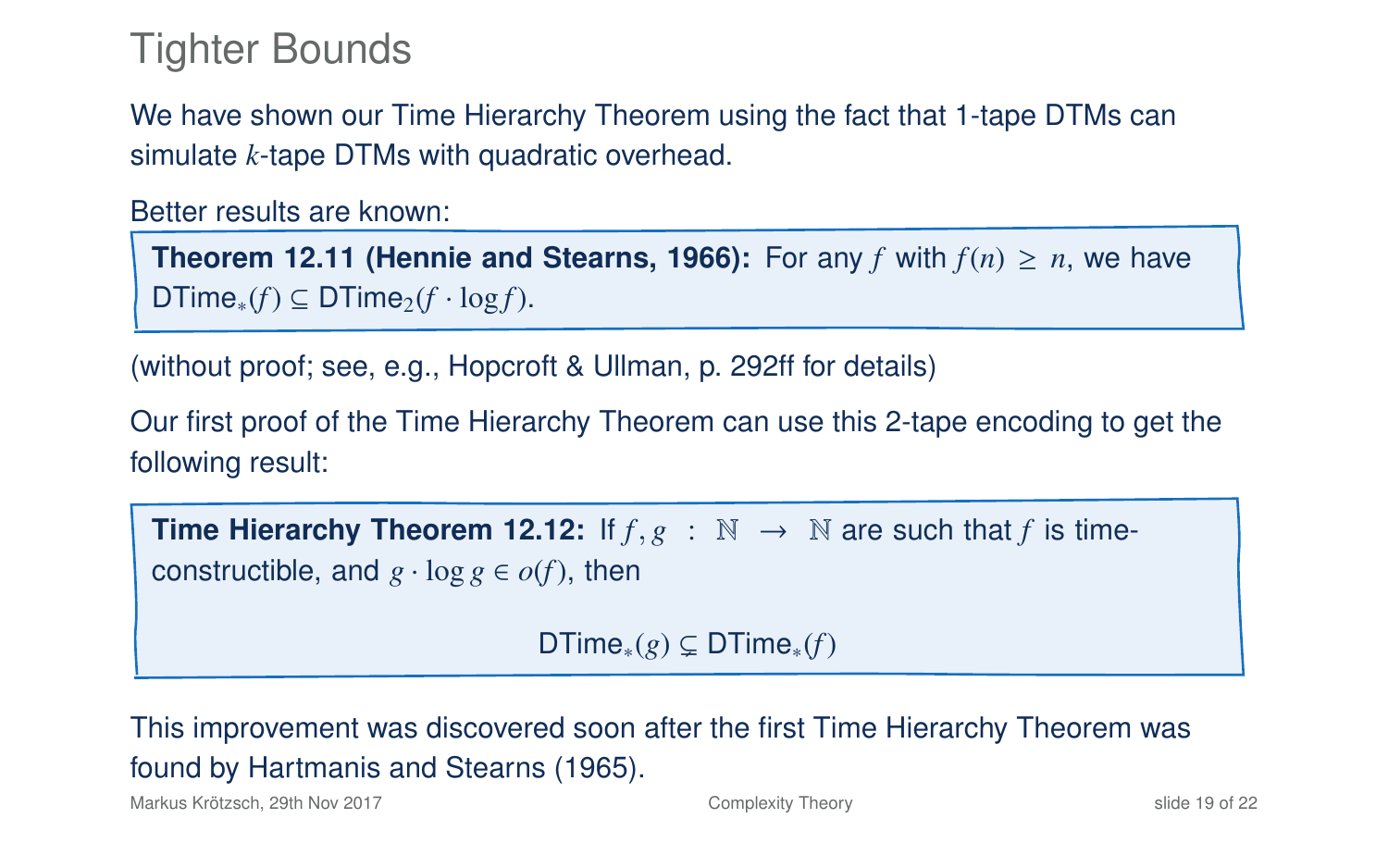#### Polynomial Time revisited

The stronger version of the Time Hierarchy Theorem can even separate different degrees of polynomials:

**Corollary 12.13:** For all  $d \ge 1$ , DTime<sub>\*</sub> $(n^d) \subsetneq$  DTime<sub>\*</sub> $(n^{d+1})$ .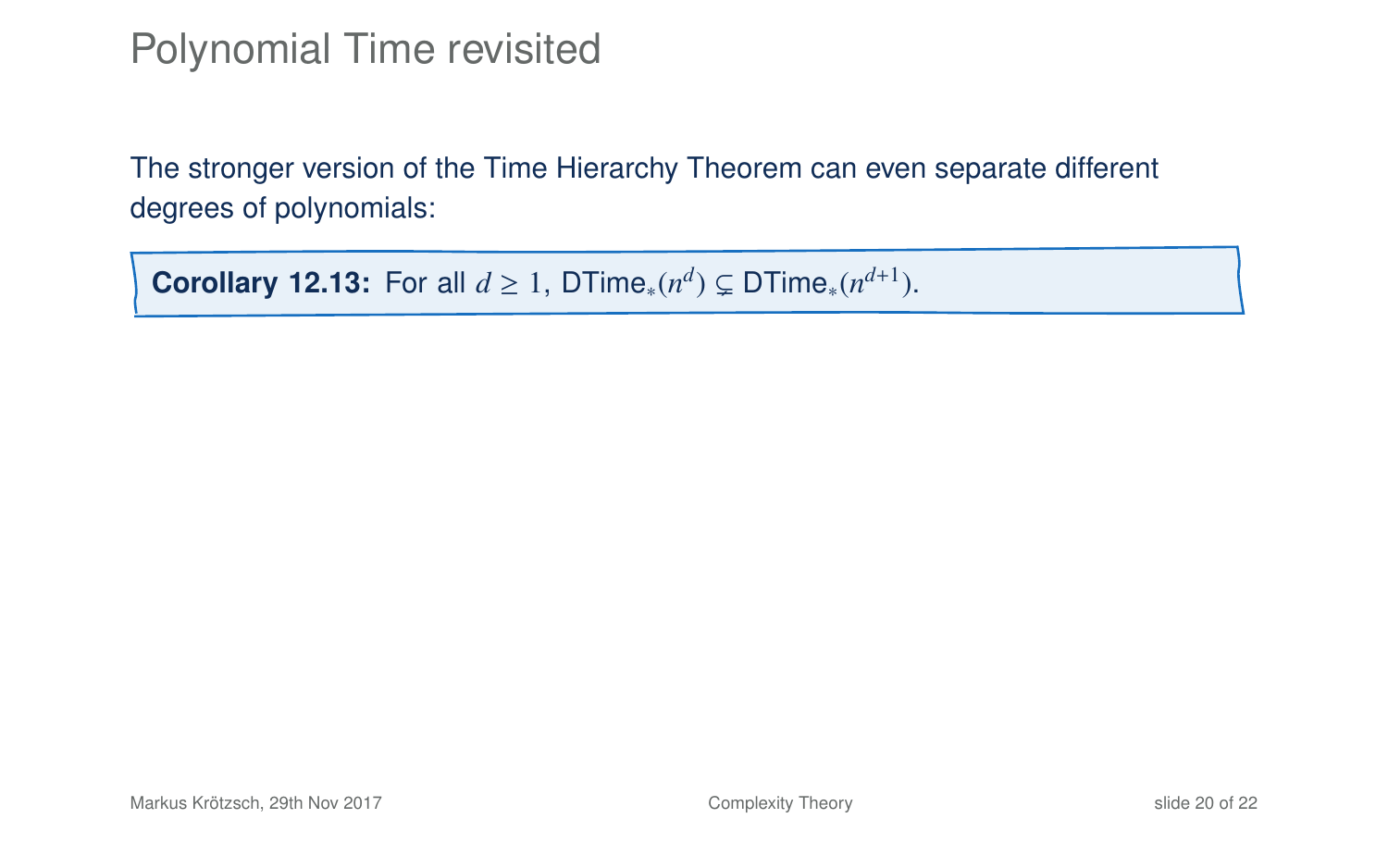#### Polynomial Time revisited

The stronger version of the Time Hierarchy Theorem can even separate different degrees of polynomials:

**Corollary 12.13:** For all  $d \ge 1$ , DTime<sub>\*</sub> $(n^d) \subsetneq$  DTime<sub>\*</sub> $(n^{d+1})$ .

**Proof:** Polynomial functions are time-constructible and we have:

$$
n^d \in O(n^d \cdot \log n^d) = O(n^d \cdot \log n) = o(n^{d+1})
$$

Hence the Time Hierarchy Theorem applies.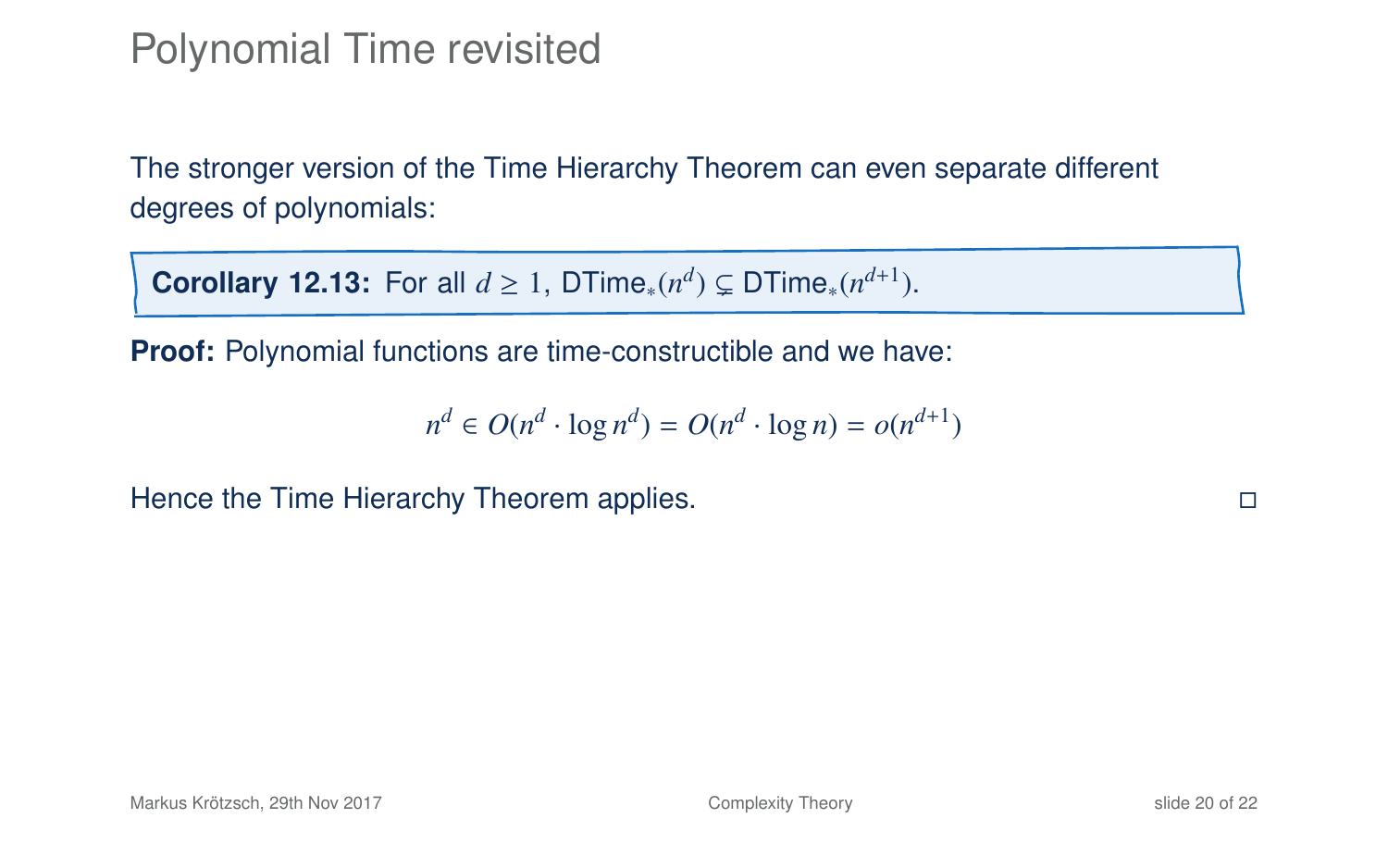#### Polynomial Time revisited

The stronger version of the Time Hierarchy Theorem can even separate different degrees of polynomials:

**Corollary 12.13:** For all  $d \ge 1$ , DTime<sub>\*</sub> $(n^d) \subsetneq$  DTime<sub>\*</sub> $(n^{d+1})$ .

**Proof:** Polynomial functions are time-constructible and we have:

$$
n^d \in O(n^d \cdot \log n^d) = O(n^d \cdot \log n) = o(n^{d+1})
$$

Hence the Time Hierarchy Theorem applies.

One can view this as an argument against Cobham's Thesis ( $P =$  practically tractable") since it shows that P has problems that require arbitrarily high degrees of polynomials, and are therefore most likely not practically tractable.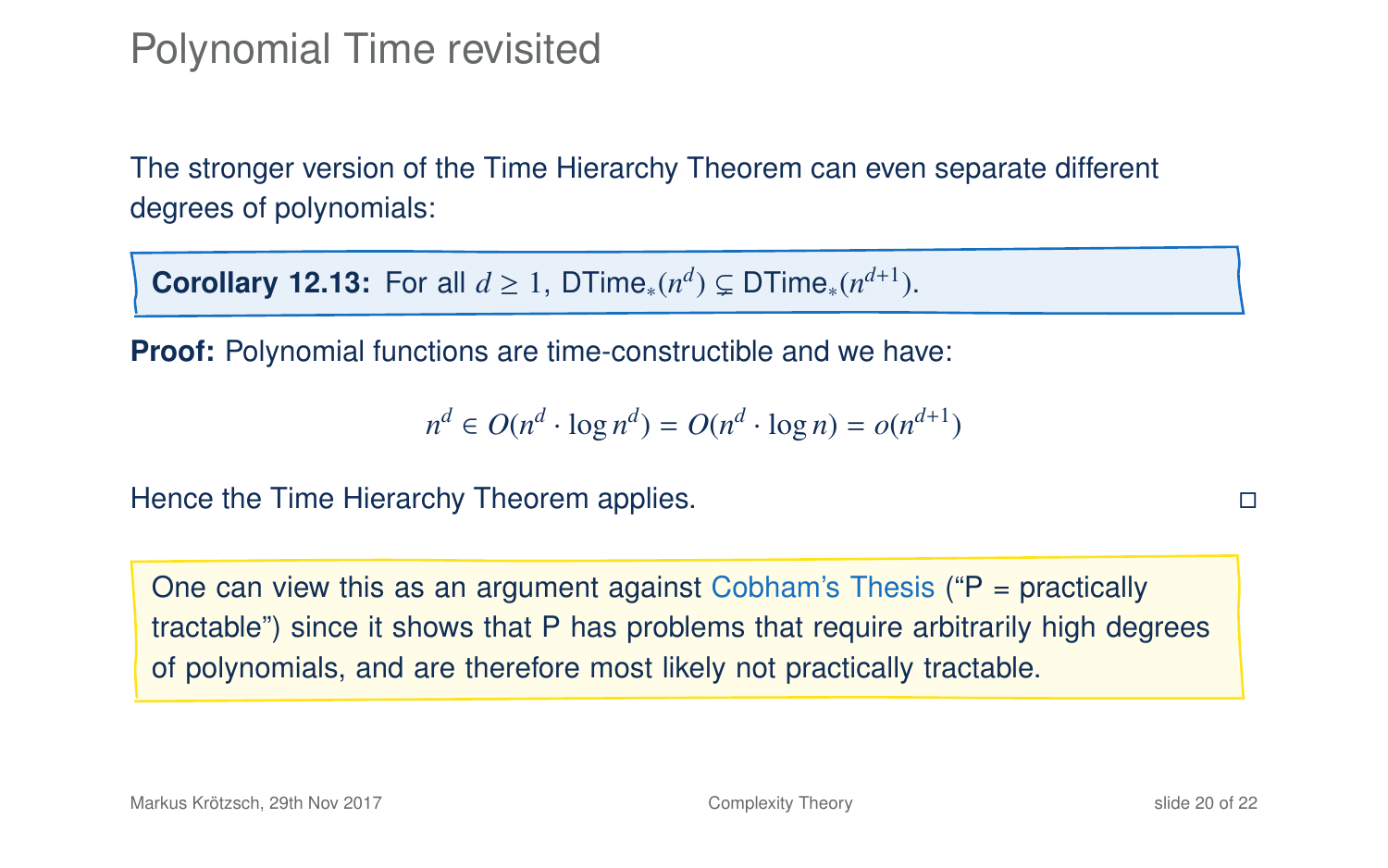#### Nondeterminism

The results so far are for deterministic TMs only. One can find analoguous results for NTMs . . .

- as exepected, following our intuition that more time enables more computations
- surprisingly, since our earlier proof that simply flips the answer for diagonalisation does not work for NTMs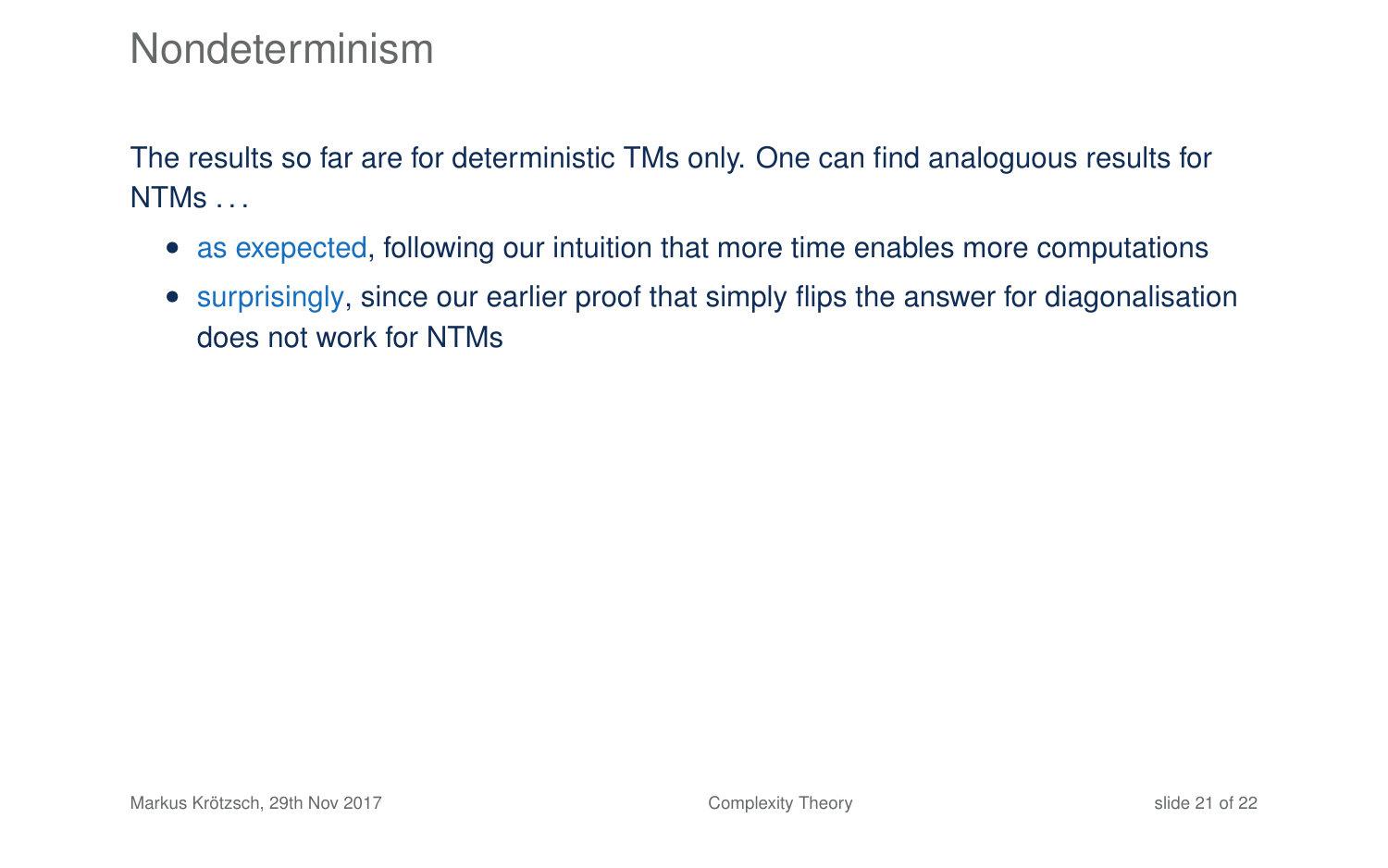#### Nondeterminism

The results so far are for deterministic TMs only. One can find analoguous results for NTMs . . .

- as exepected, following our intuition that more time enables more computations
- surprisingly, since our earlier proof that simply flips the answer for diagonalisation does not work for NTMs

**Nondeterministic Time Hierarchy Theorem (Cook, 1972) 12.14:** If *<sup>f</sup>* , *<sup>g</sup>* : <sup>N</sup> <sup>→</sup> <sup>N</sup> are such that *f* is time-constructible, and  $g(n + 1) \in o(f(n))$ , then

NTime<sub>∗</sub> $(g)$  ⊆ NTime<sub>∗</sub> $(f)$ 

(without proof; see, e.g., Arora & Barak, Section 3.2 for a sketch)

One can therefore get similar separation results as for deterministic time, e.g.,  $NP \subseteq NExpTime$ .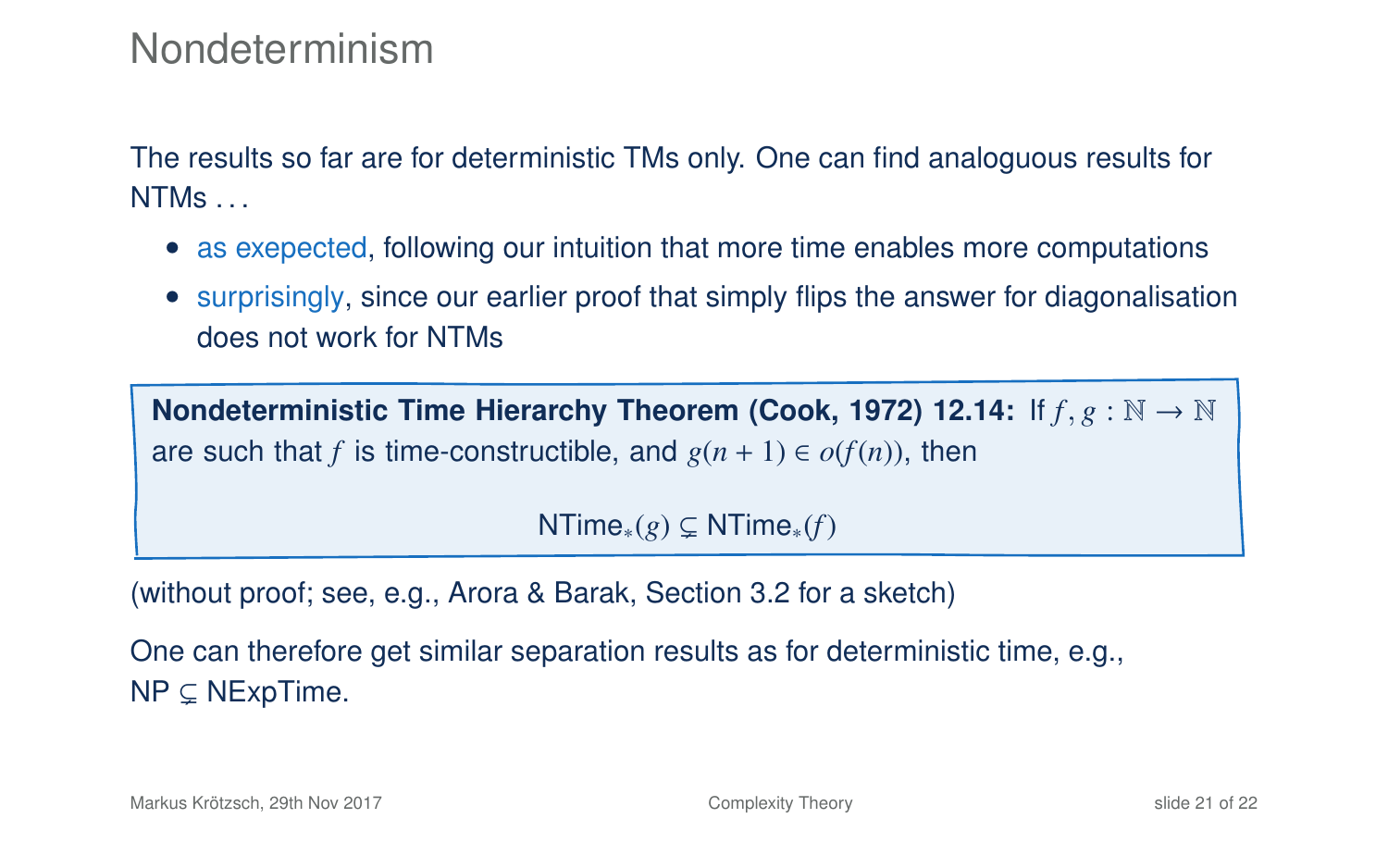The time hierarchy theorems tell us that more time leads to more power:

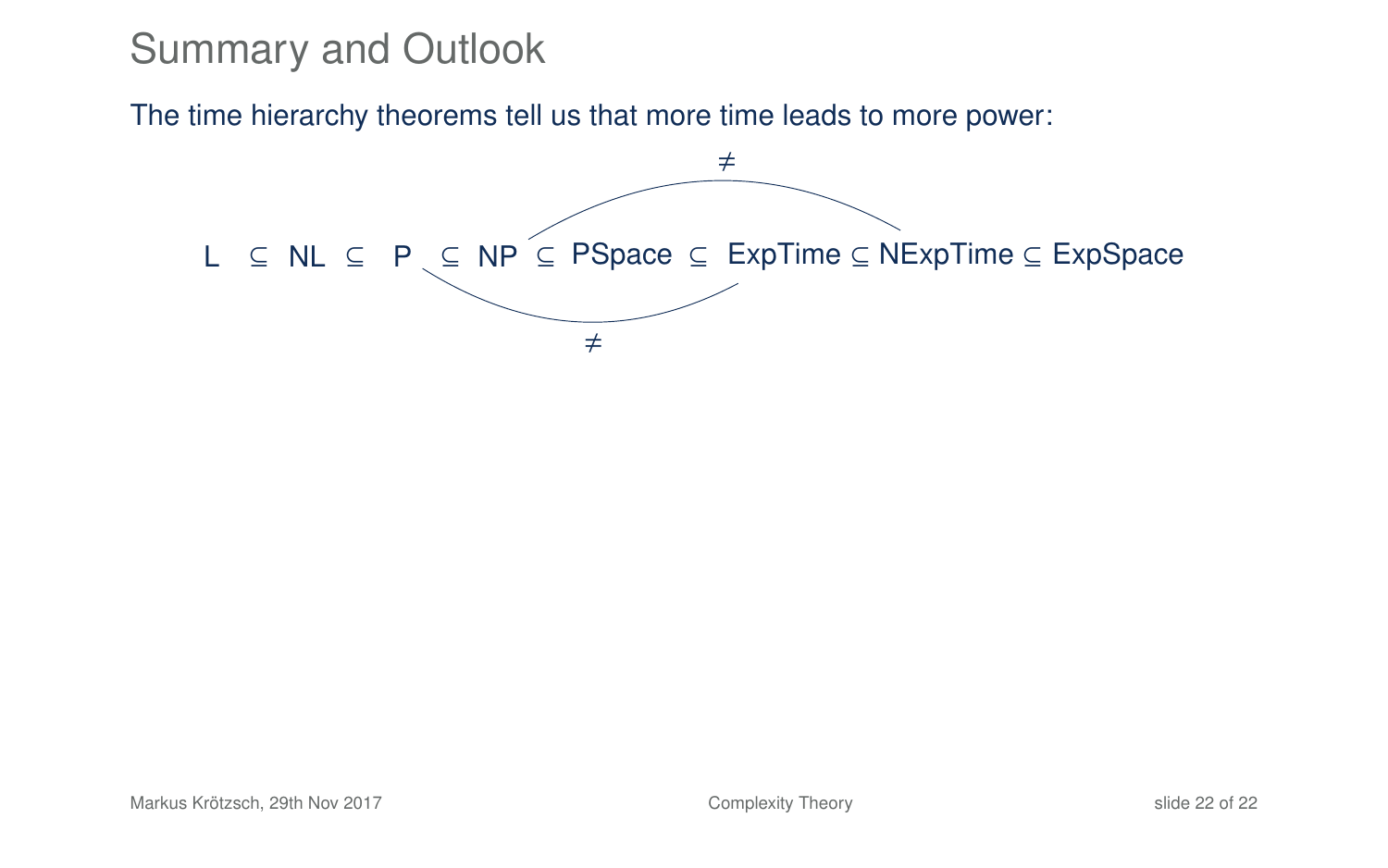The time hierarchy theorems tell us that more time leads to more power:



(P vs. NP, or PSpace vs. ExpTime)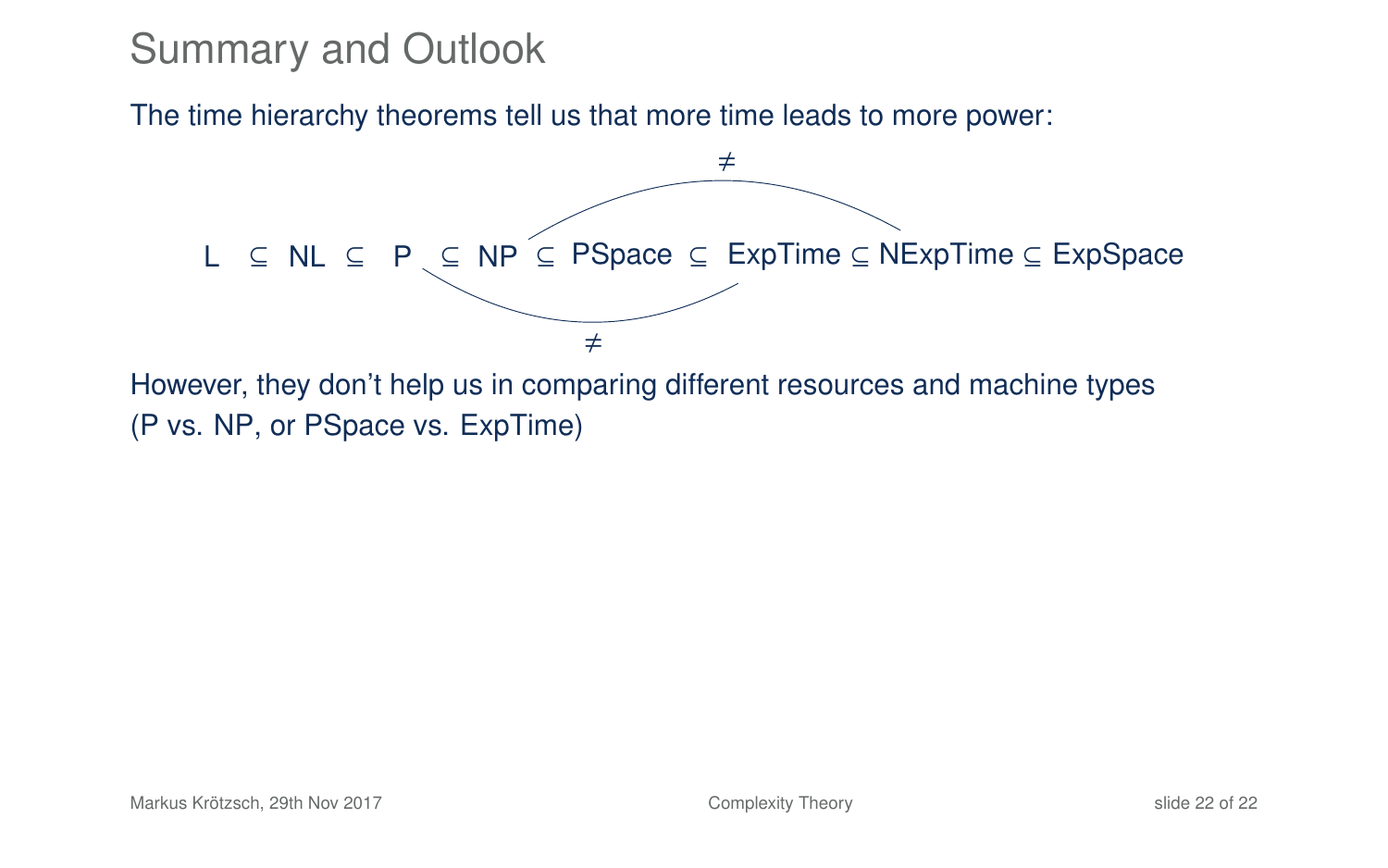The time hierarchy theorems tell us that more time leads to more power:



However, they don't help us in comparing different resources and machine types (P vs. NP, or PSpace vs. ExpTime)

The diagram shows that in sequences such as  $P \subseteq NP \subseteq P$ Space  $\subseteq Exp$ Time, one of the inclusions must be proper – but we don't know which (expectation: all!)